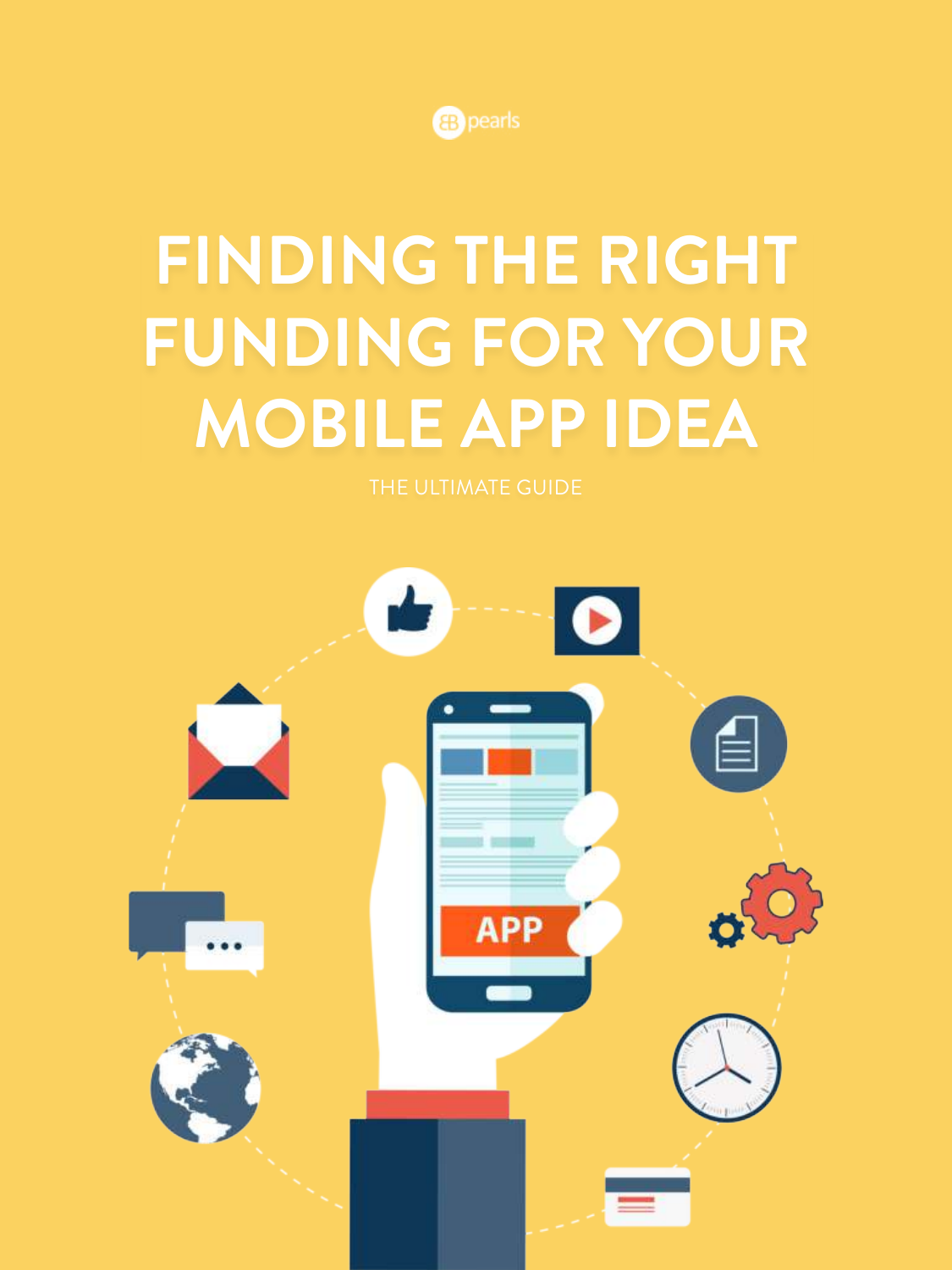# TABLE OF **CONTENTS**

#### **P.03** INTRODUCTION

Developing a mobile app is a great way to expand your business and keep your customers coming back for more. But if you've got a great idea, how do you start finding the funds you need?

#### **P.05**

#### DEVELOPING A FINANCIAL PLAN

Every mobile app needs to begin with a strong financial plan. Let's take a look at how to plan out your mobile app budget.

#### **P.10**

#### CHOOSING THE RIGHT FUNDING METHOD

Now that you've got your budget laid out, it's important to choose the right method of funding for your mobile app idea.

#### **P.15**

#### HOW TO APPLY FOR A GOVERNMENT GRANT

The Australian government is starting to invest more in supporting the development of innovative ideas. Learn about how you can apply for a government grant.

#### **P.19**

#### HOW TO START A CROWDFUNDING CAMPAIGN

Crowdfunding is an amazing way to gather both financial support and interest in your app from early adopters. But there's more to crowdfunding than just setting up an account and waiting for the money to roll in…

#### **P.24**

#### BANK LOANS

Good old fashioned money from the bank is still a very legitimate option for kicking off your mobile app idea. Let's explore some of the options available in the current market.

# **P.30**

#### FINDING INVESTORS

There's more to choosing the right investor than just going with the first one that shows interest in your idea. Find out how to match your business with the right investor in this section.

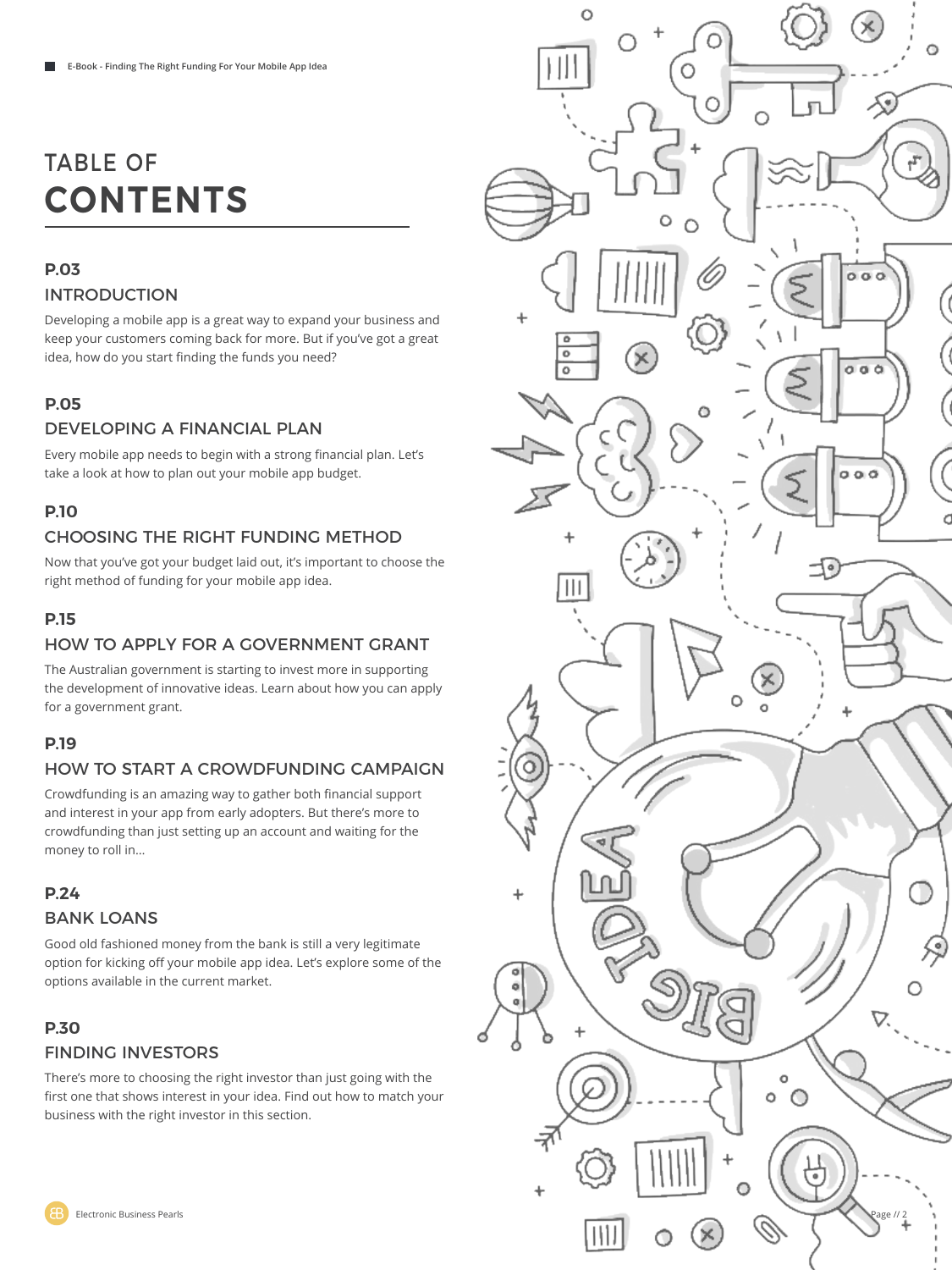# **INTRODUCTION**

Developing a mobile app is a great way to expand your business and keep your customers coming back for more. But if you've got a great idea, how do you start finding the funds you need?

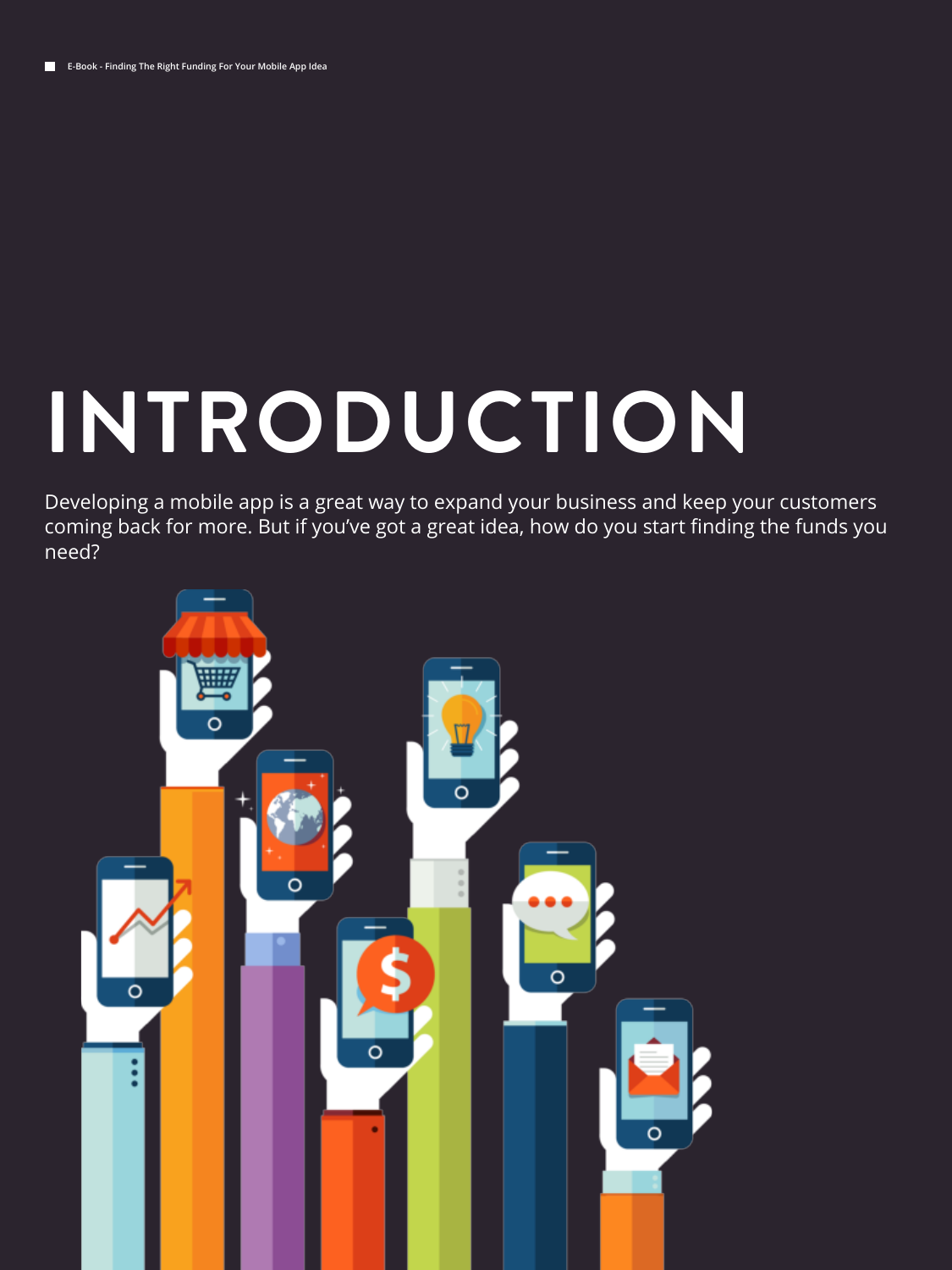# Introduction

As the primary interface between us and our smartphones, mobile apps are bridging the gap between people and companies, through delivering smart solutions to common consumer problems. An estimated 85% of our smartphone usage is in-app, and coupled with the meteoric rise of mobile first technology, the appeal of apps to both businesses and entrepreneurs should be obvious.

As an idea, the app is an enticing prospect, able to reach millions of users at scale. But modern software development cycles can be quite aggressive. The 'dorm room developer' has less of an opportunity without solid financial backing to bring ideas to market. Yet, innovation remains a key driver of technology.

Timing is everything, which is why being able to fund your mobile app idea is just as important as the idea itself. In this guide, we offer tips on finding the right funding structure for your mobile app, and offer advice on how to take your app from concept to finished product, **with a little assistance from EB Pearls**.

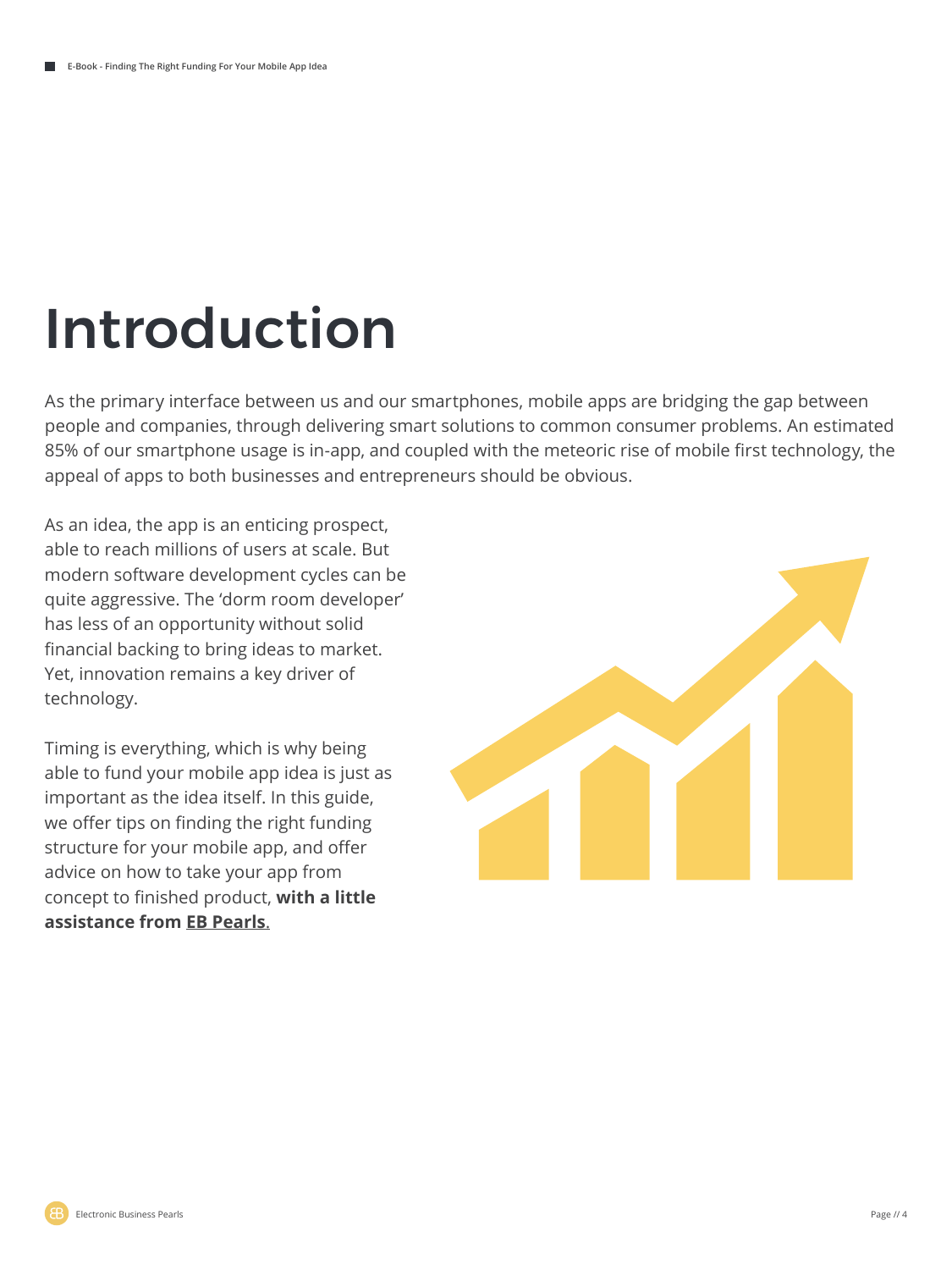# **DEVELOPING A FINANCIAL PLAN**

Every mobile app needs to begin with a strong financial plan. Let's take a look at how to plan out your mobile app budget.

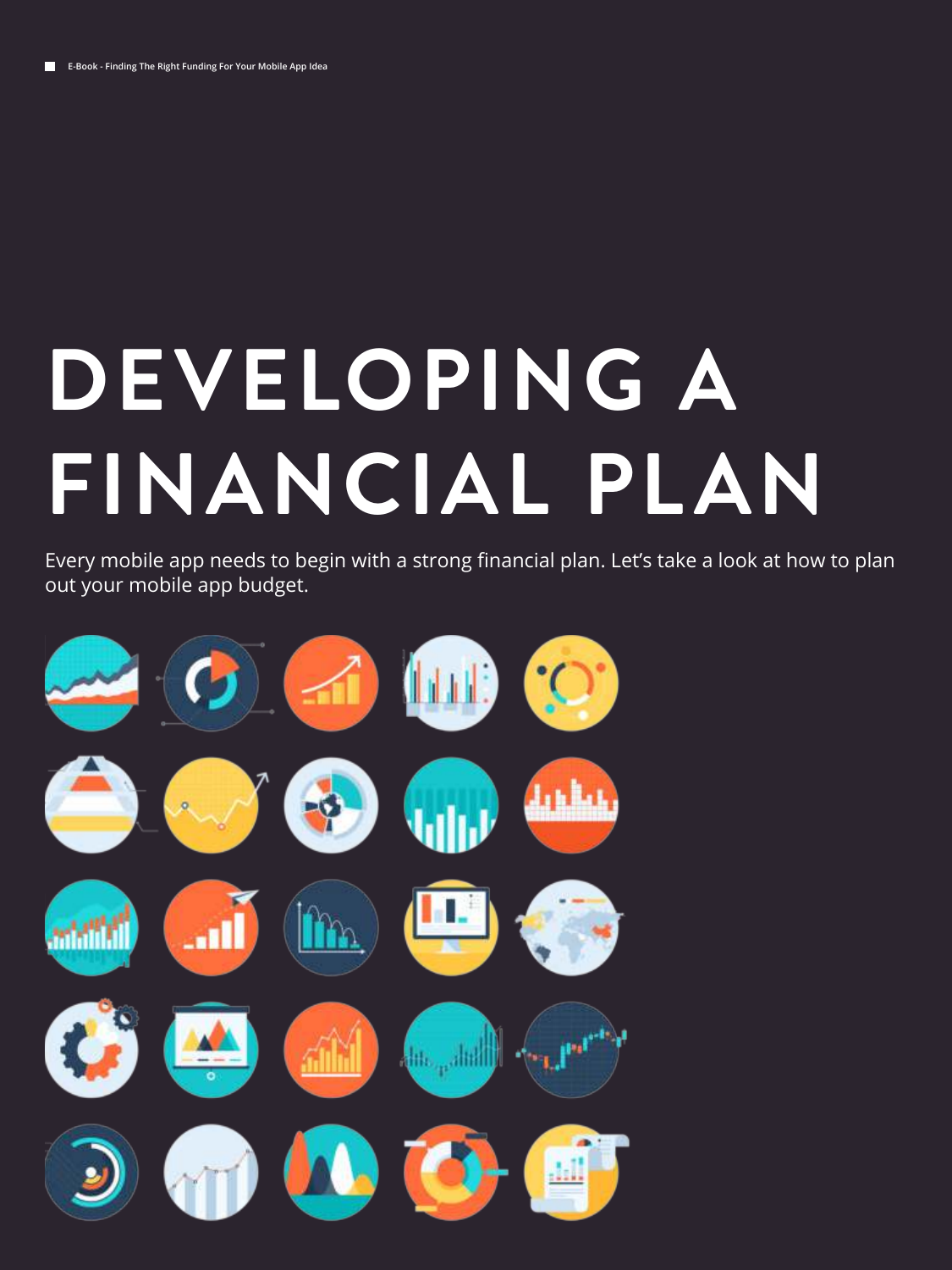# Developing a financial plan

You may think that starting your own business is a daunting task. Apart from the necessary planning and market research that needs to be done, the financial side of things requires a lot of focus and determination.

A dedicated mobile app is necessary for new businesses, to ensure complete customer reach and an increased profit. Did you know that according to a recent study by Knicket, there are approximately 40,000 new app releases every month, with an estimated 200 billion app downloads per year by 2017?



# **Planning the budget for your app development startup**

Financial planning is crucial for the successful outcome of any business. An efficient business planning template for app development should include ideas about:





How much money will be needed to get off the ground.

What to expect in the first few years in order to best allocate the available resources.

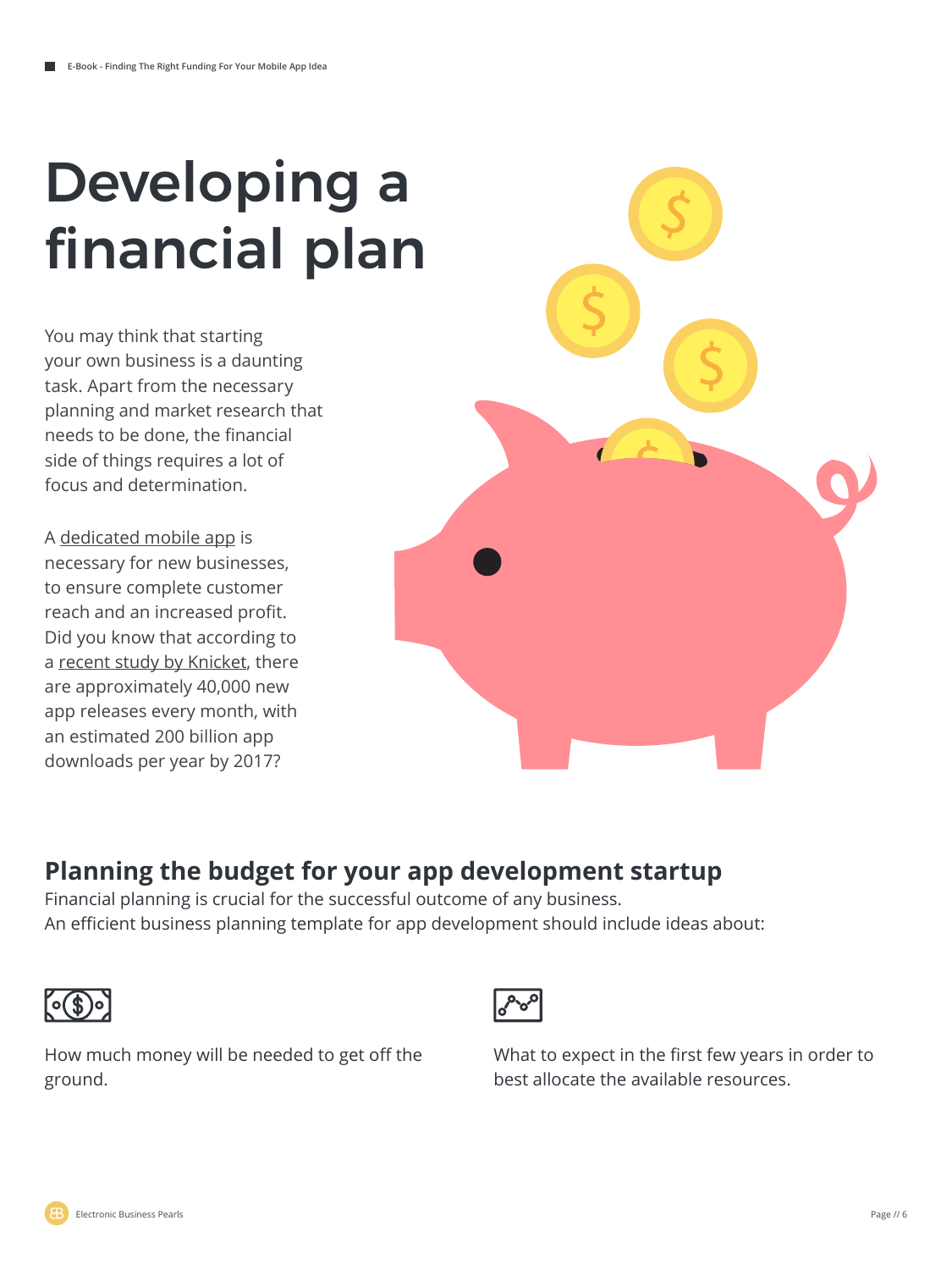Additional planning for developing the app could include suggestions regarding supplementary staff, premises (or work-from-home) or any other type of additional software or equipment.

# **A short overview of the costs involved in the mobile app industry**

84.5% of Australia's mobile phone population has accessed the internet using their mobile devices in 2015, alone. This speaks to the powerful source of influence and conversion that the mobile industry is capable of.

Here are some interesting facts regarding the costs and revenues involved in app development:



76% of Apple's App Store revenue was made from in-app purchases in 2013.



38% of iOS' apps are paid, while Android has 31% of apps as paid on their platform.



The App Store has approximately 20,000 apps which cost more than \$6.99.



The average cost of an app is  $$1.47$  on iOS, compared to \$3.74 on Android.

Forecasting the real costs of your app development startup requires rigorous financial planning and a reliable view of the market. To get things started, you need to create a plan for business in the real world.

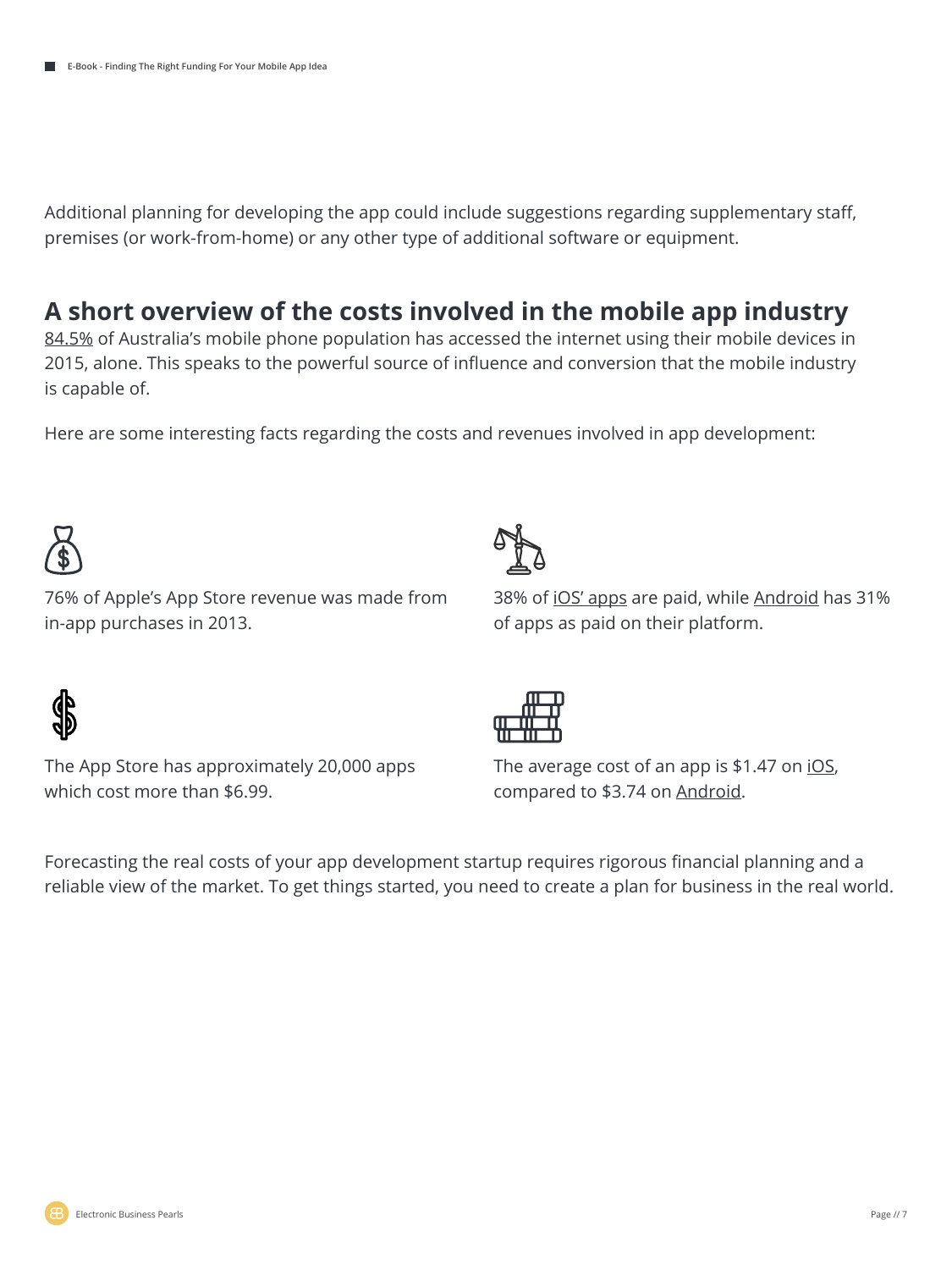## **The first steps:**

#### **Start-up costs**

Depending on whether you are a sole trader or not, the start-up costs for your app don't account for a great deal of money. Instead, think about calculating costs based upon the situations presented below:







What your wage is The development costs involved The marketing costs involved





Hiring an accountant How will you raise the startup funds (for example, through crowdfunding, banks or venture capital firms).

### **The budget for app development**

In other words, what are the costs involved in the development of the app and the budget allocated for it. Think about the platforms your app will be launched on and the submission fees and processes included.

#### **Submission fees**

If you want to submit an app to the iTunes Store, for example, you will need to sign up for a developer account first. Each platform has their own submission fees and additional benefits included in their program.

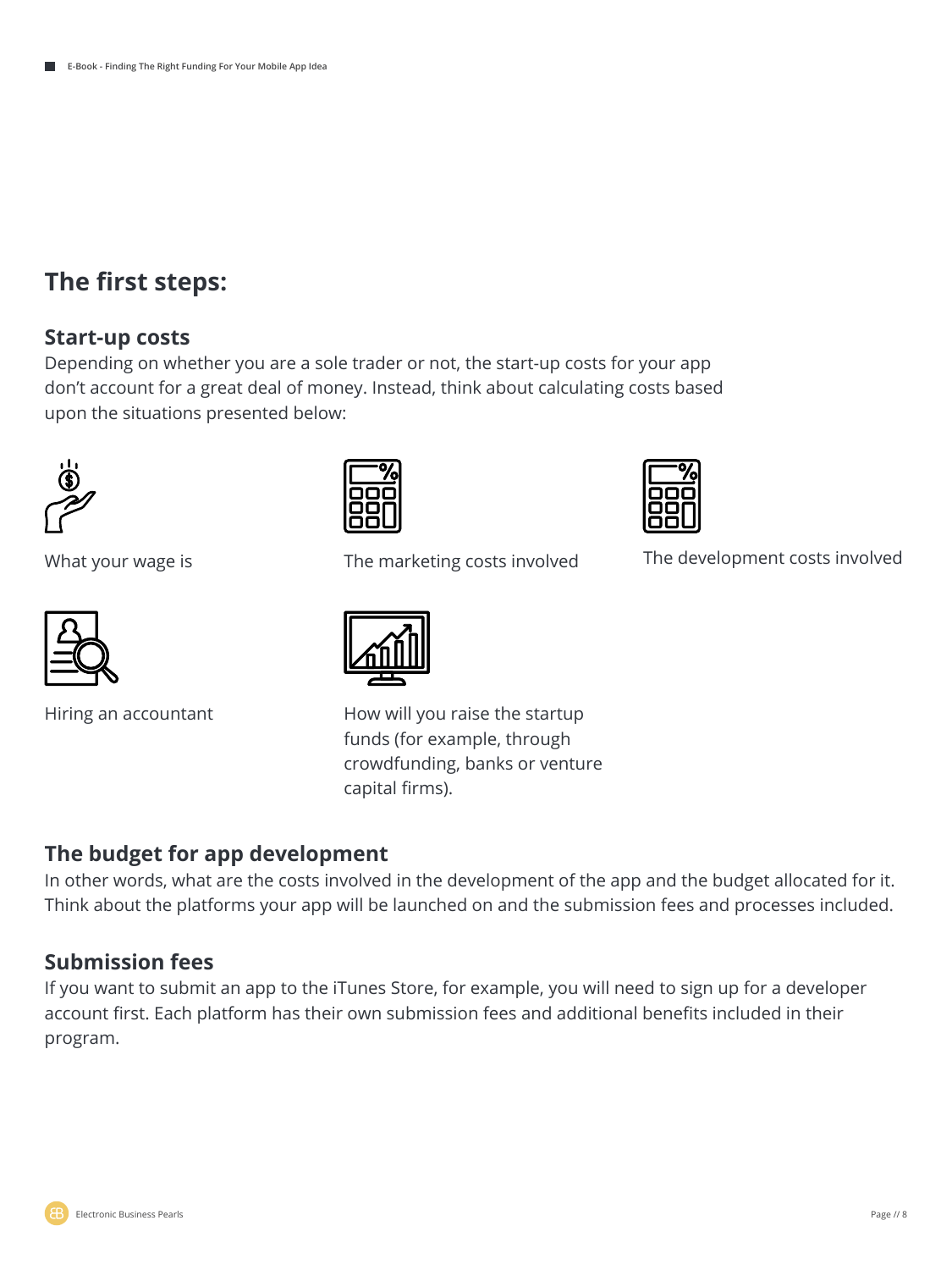#### **Monetising the app**

From signups and emails to efficient advertising and multiple payment options, monetising your app is crucial in order to transform your startup into a profitable business.

#### **The marketing process**

This is what makes your app go viral! If you want to market your app accordingly, think about:







How you will get good reviews Having good SEO practices in Securing reviews from bloggers prior to the app's official release





place

Advertising through social media

Having a strong and relevant online presence

Having good SEO practices in

The successful outcome of your app development startup begins with a good financial plan.

EB Pearls can help you develop a powerful and efficient financial planning template for your app development startup.

**Have a chat with us** for more information regarding app budget and revenue suggestions.

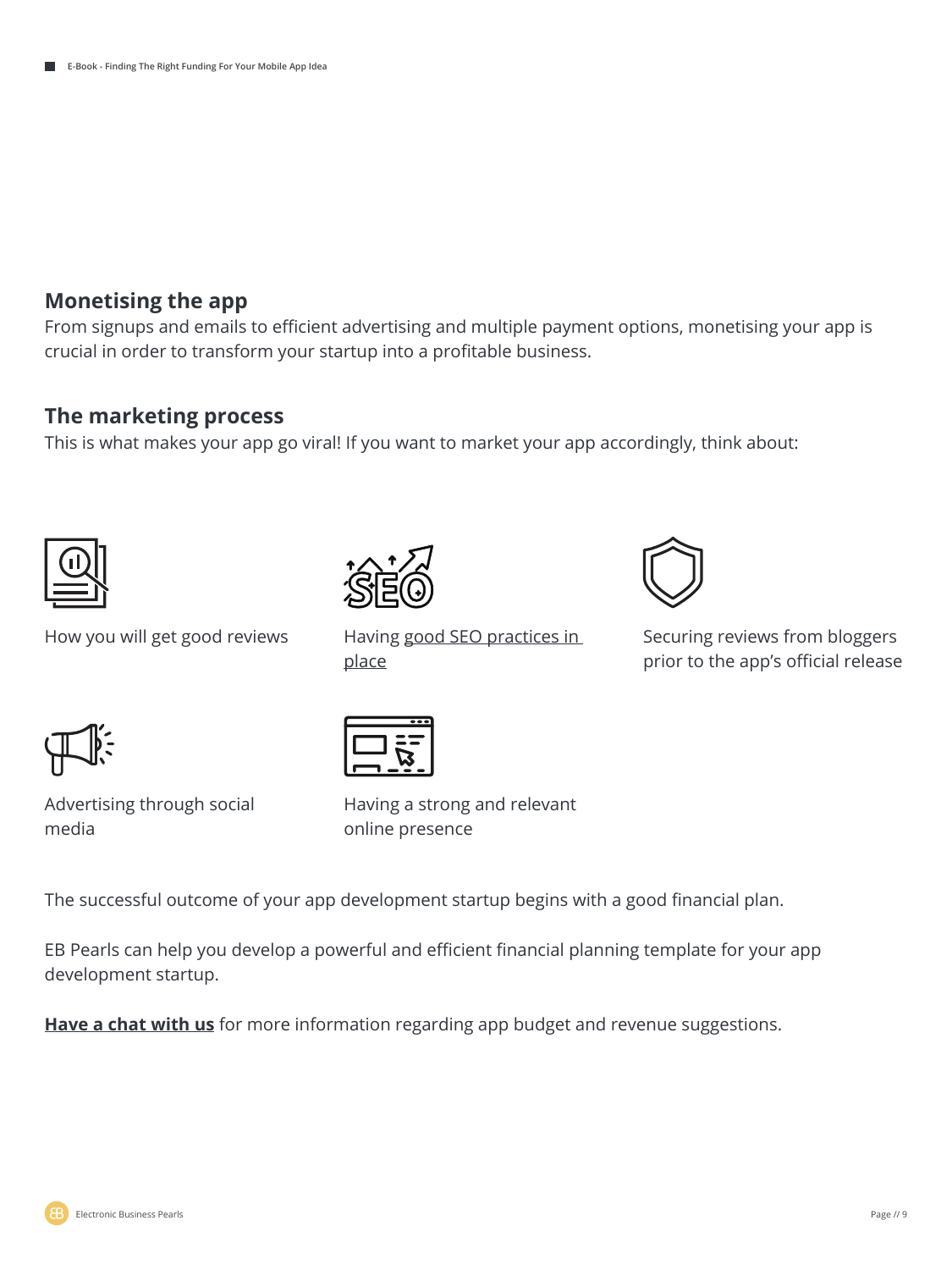# **CHOOSING THE RIGHT FUNDING METHOD**

Now that you've got your budget laid out, it's important to choose the right method of funding for your mobile app idea.

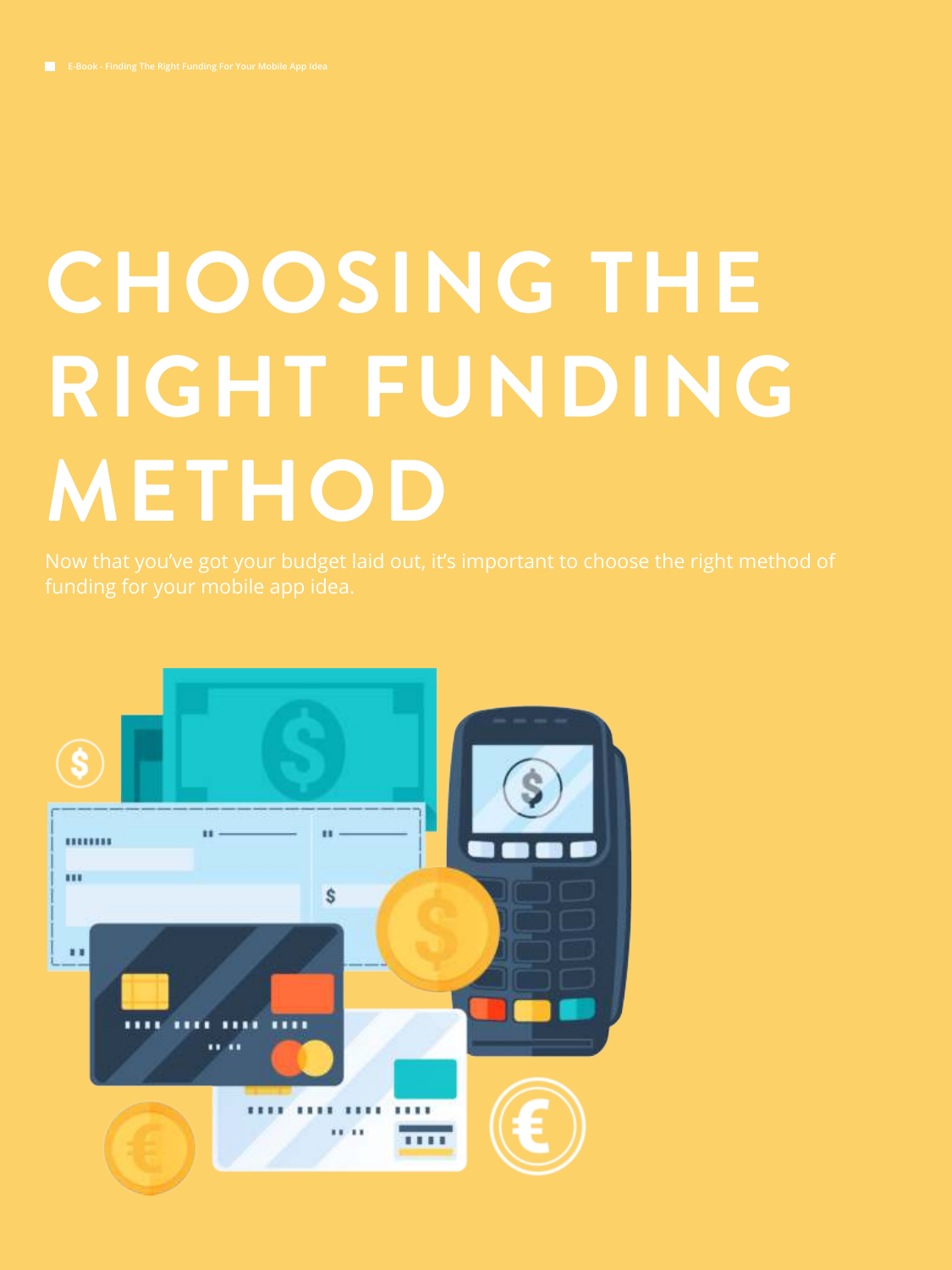# Choosing the right funding method

The main hurdle for many entrepreneurs is, in the words of Steve Jobs, "thinking that a really great idea is 90 percent of the work." It takes more than just inspiration to truly make an impact, and this is why choosing the right funding method is essential for the success of your mobile app. Let's take a look at some of the avenues for securing finance for your brilliant mobile app idea.

## **Bootstrapping**

Bootstrapping is a fiscally conservative way to fund an app, particularly if you have modest objectives and a longish development timeline. It's basically financing the development yourself through money from existing revenue, like:





Savings from a job Cashing in investments Revenue from other business.

The term comes from the idea of 'pulling yourself up by your bootstraps.' It's a perfectly acceptable method for funding an app if you have the means and opportunity. Like all funding methods, it's important to have a plan in place so you don't squander funds, and can manage the expenses over time.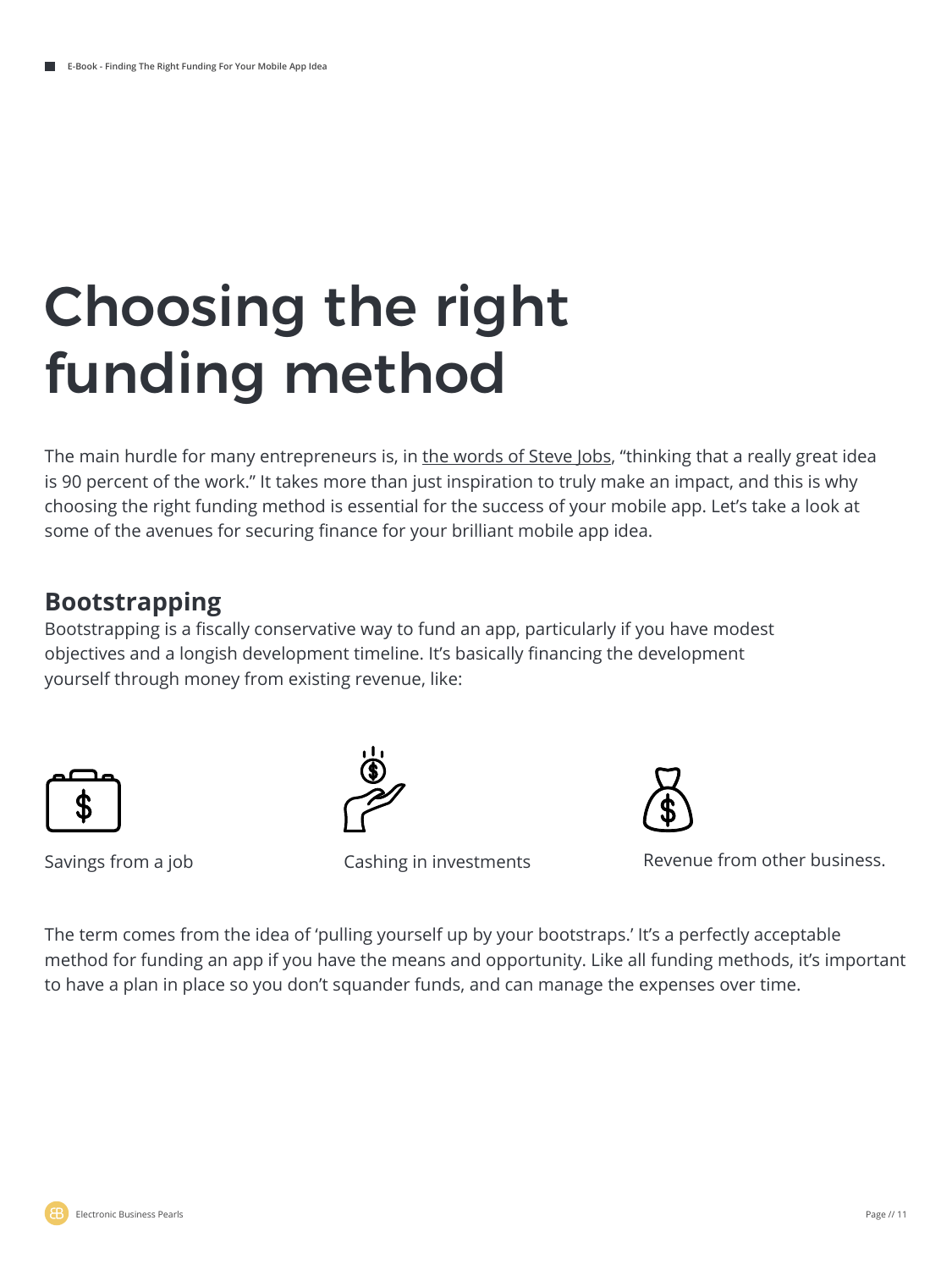## **Loans**

Bank loans for small businesses are common practice in Australia. Opening up a line of credit with a bank will help you realise your mobile app dream quickly, provided you can pay back the loan, plus interest. Banks do expect a lot of due diligence and a thorough proposal. Expect to include:





Revenue projection



Market research **Future direction** Revenue projection **Future direction of the company** 



Current finances



Capacity to pay back the loan.

We'll look deeper into how to write an excellent proposal and fund your mobile app with bank loans later on.

# **Crowdfunding**

Crowdfunding is an exciting method for funding mobile apps and other ventures, by combining a crowdfunding campaign with marketing and social media. It involves tapping directly into target demographics and communities by offering them valuable rewards for being early adopters of your app, as well as if they encourage others to download. We'll get into the ins and outs of running a successful crowdfunding campaign a little later also.

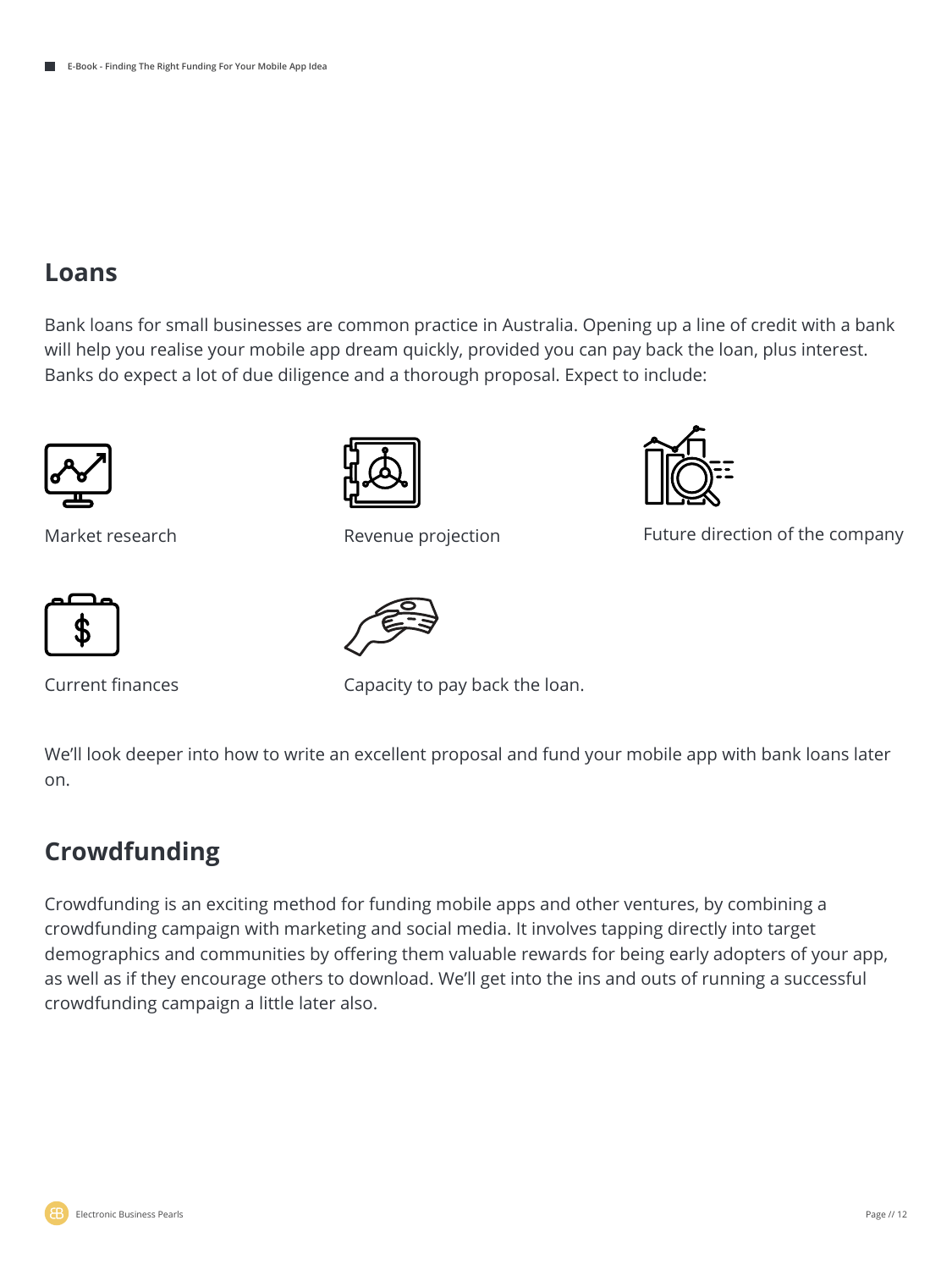### **Government grants**

For a long time, Australia ran a bit behind the innovation curve, and it wasn't always easy to leverage government funding to build a successful technology platform like a mobile app. Now, both state and federal governments are discovering the benefits of stimulating technological growth in the country. Grants that target technology developers, innovators and incubators offer opportunities to fund mobile app development in full or in part with government assistance.

### **Investors**

As innovation and technology becomes more important within Australia, investors and venture capitalists are taking notice and really paying attention to the future of the mobile app market. If your mobile app has the scope to deliver measurable goals in line with the desires of investors, then seed funding could present an opportunity to fund the growth and development of your app. Be aware that most angel investors require:



A working prototype A strong proposal





Signs of growth or market research.

# **Family and friends**

Finally, friends and family might be able to loan you the money to develop your mobile app. Getting into business with people you know and care for can be a risky proposition, but if you have contacts with savvy business knowledge, it's an opportunity worth exploring.

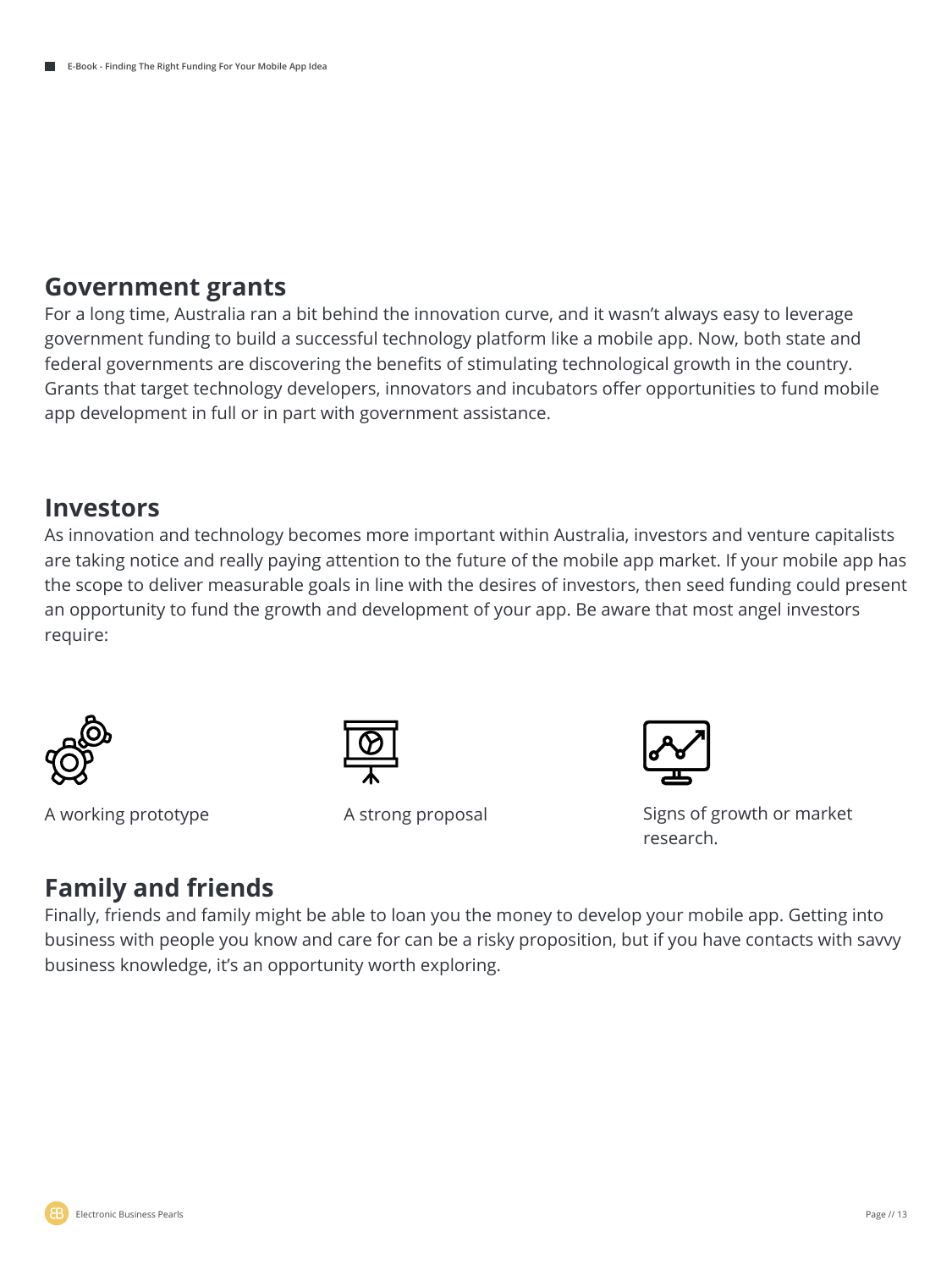# **HOW TO APPLY FOR A GOVERNMENT GRANT**

The Australian government is starting to invest more in supporting the development of innovative ideas. Learn about how you can apply for a government grant.

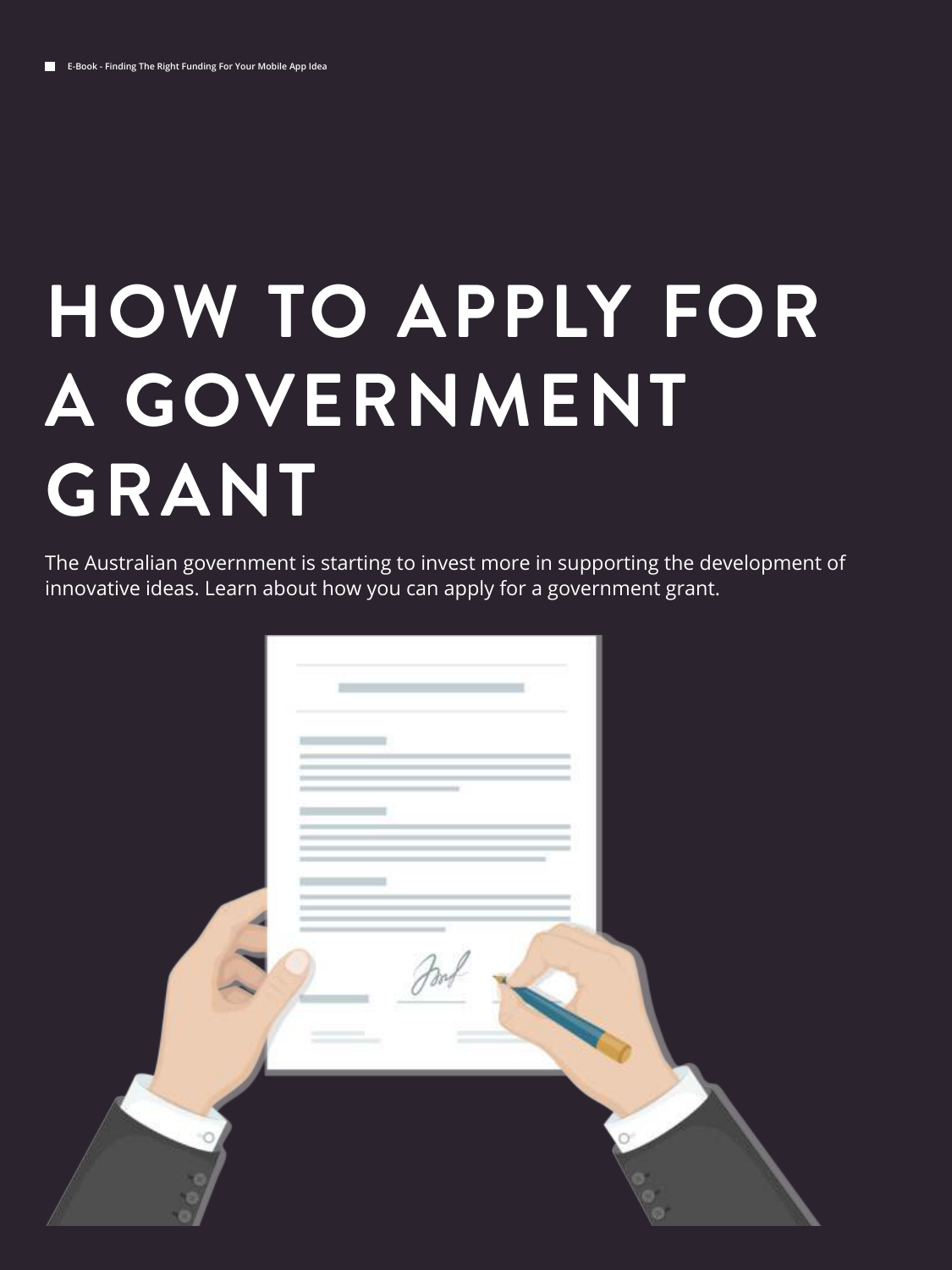# How to apply for a government grant

Whether you are a startup looking to develop a mobile app or an established business that wants to take it to the next level, government grants can be a great way to fund your ideas.

Business grants from the Australian government can provide you with funding anywhere from \$500 to \$2,000,000, depending on the nature of your business. Although it takes a considerable amount of effort to apply for one, it is well worth the time, as the business grants are non-repayable, unlike investors who would typically demand partial ownership of your business (equity) or request repayments depending on their contract with you.

# 01 02

### **Access the grants website at business.gov.au/Assistance**

Depending on the nature of your business, you will want to apply to a different set of business grants available. On the Grants & Assistance page, there is a form that will help you search and list the most appropriate grants for your type of business.

## **Select the reason for your application**

This is where you will choose the reason for applying for your business grant.



If you are a startup/business that has only an idea but is looking for a grant to research and develop your idea into an actual product, then click on 'research and develop a novel idea'.



If you are a startup / business that wants to expand their existing business, then click on 'expand my business'.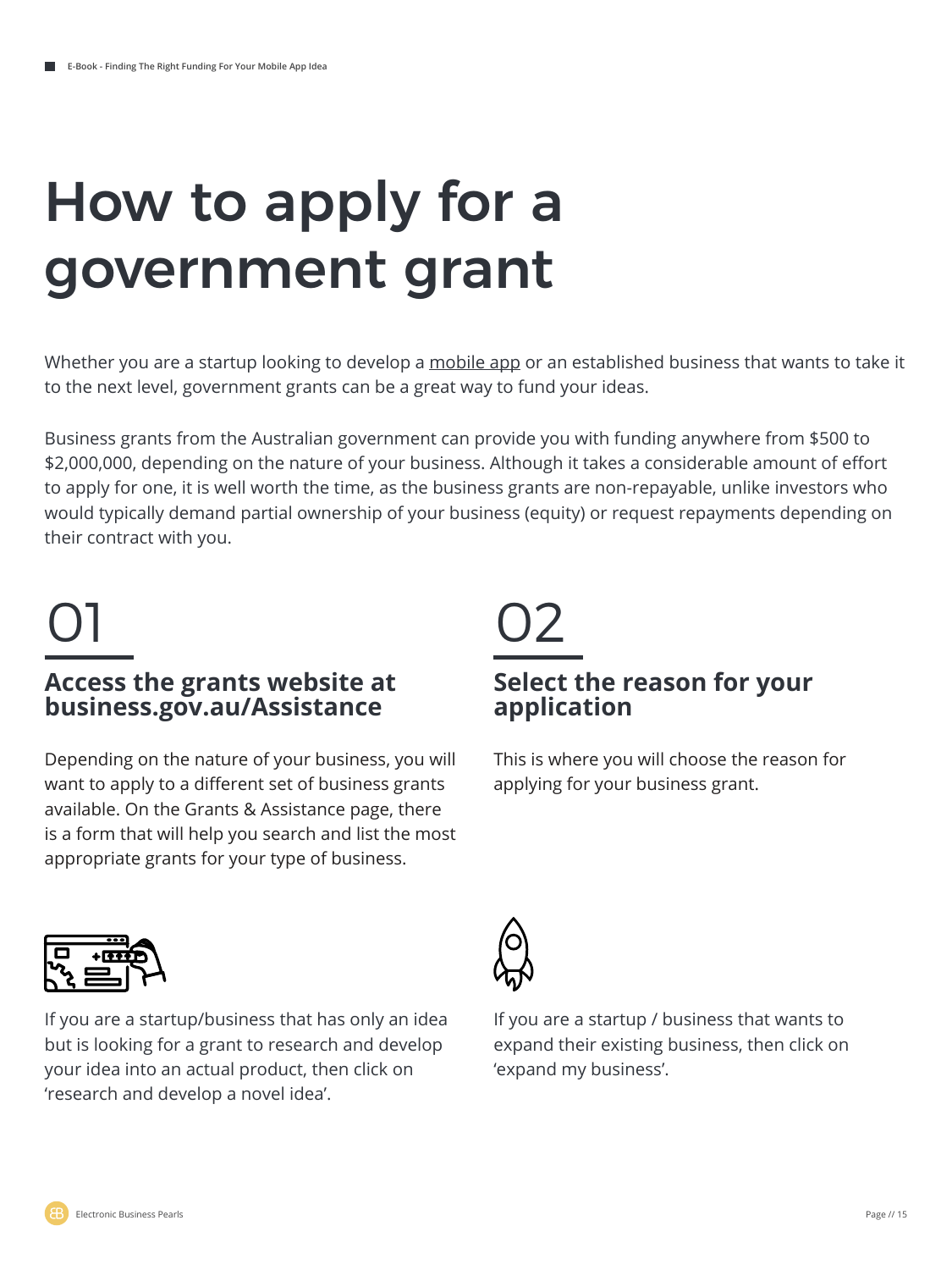

03

If you are a startup / business that has an existing product developed, understands your market and has intellectual property rights to your product, you would want to 'commercialise a product'.



Similarly, if your need for a grant relates to Aboriginal and Torres Strait Islanders, Arts, Disaster Assistance, heritage projects, hiring more employees, or training existing employees, then select the appropriate categories.

# **Choose your State, Industry, Annual Turnover and Years of Operation**

Your selections here will also influence the type of business grants that the website will suggest you apply for. Not all grants are necessary for you to apply for, especially if your startup / business is within a certain industry. Some grants are only offered to applicants who are within a specific industry or specific lifecycle / stage of their business. Click on the 'Show Assistance' button and the website will list the grants that are most relevant to you.



# **Go through the list of suggested business grants**

Click into every business grant that is listed to you and have an in-depth read of the requirements for each grant.

Inside the business grant information, you can click on 'Tell Me More', which will give you information on:



The overview of the grant Who the grant is targeted



The eligibility criteria **How** to apply.



towards





Who can apply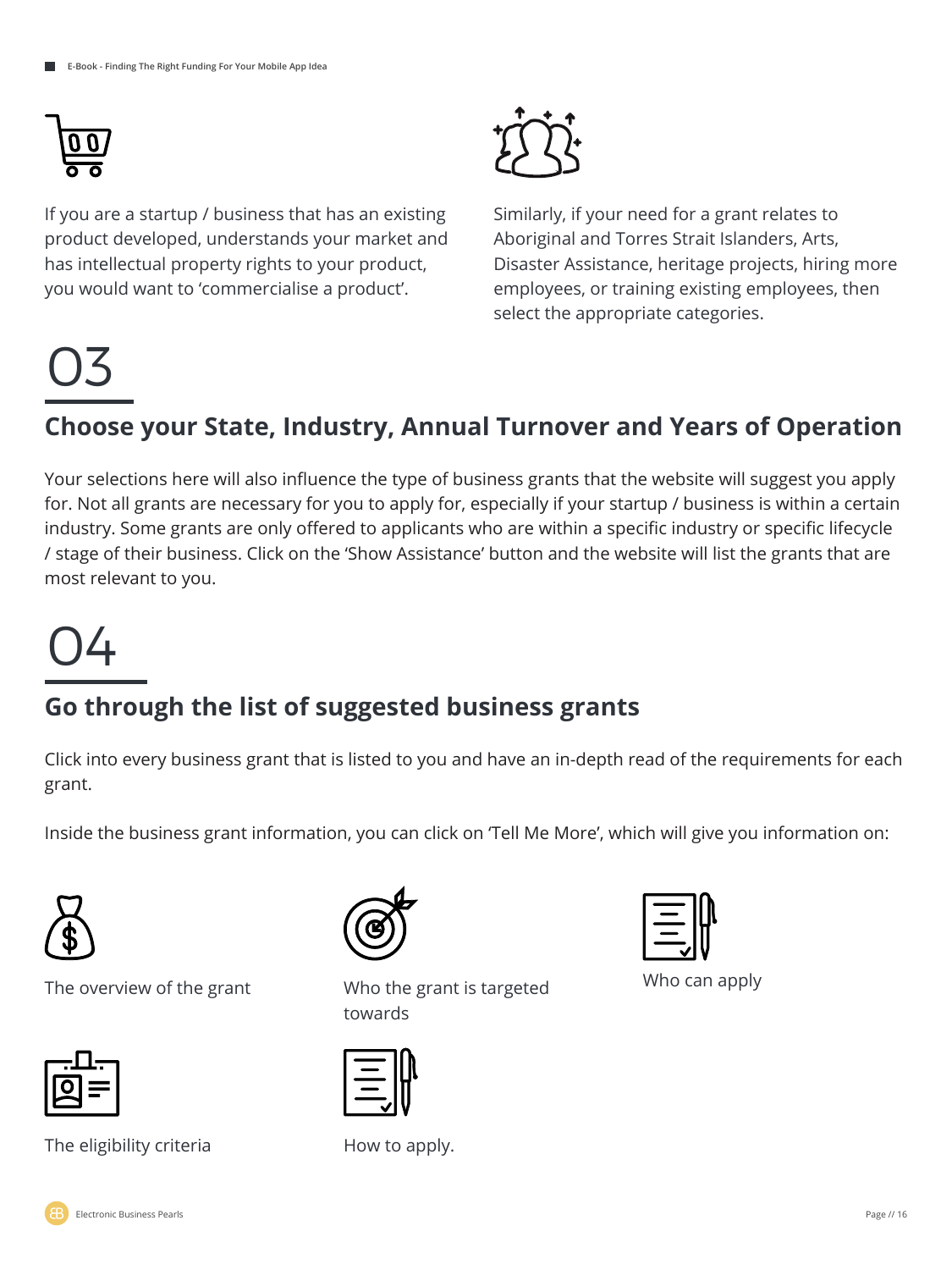# 05 **Commence applications on relevant business grants**

#### Once you have read through the list of suggested business grants, decide which ones you may want to apply for. Choose the most relevant grants for your startup / business that you should apply for and don't waste time on ones that aren't. It's time consuming to try to apply for every grant and you will need solid detailed research and solid preparation to build your grant application. Depending on the business grant, you may be able to apply directly on the website, or you may have to contact an external government department to start your application.

# 06

## **Do enough research and preparation before submitting the application**

Make sure you do enough research to back up why the government should provide you with the business grant. Your should:





Have prepared a professional, but unique application



Make sure the grant is the right fit for your business



Have outlined a solid business strategy



Understand all the necessary requirements and upkeep for the grant



Keep an eye on the grant deadlines.

Considering the high number of applications for Australian business grants, half-complete applications or ones that aren't thoroughly researched will most likely be rejected.

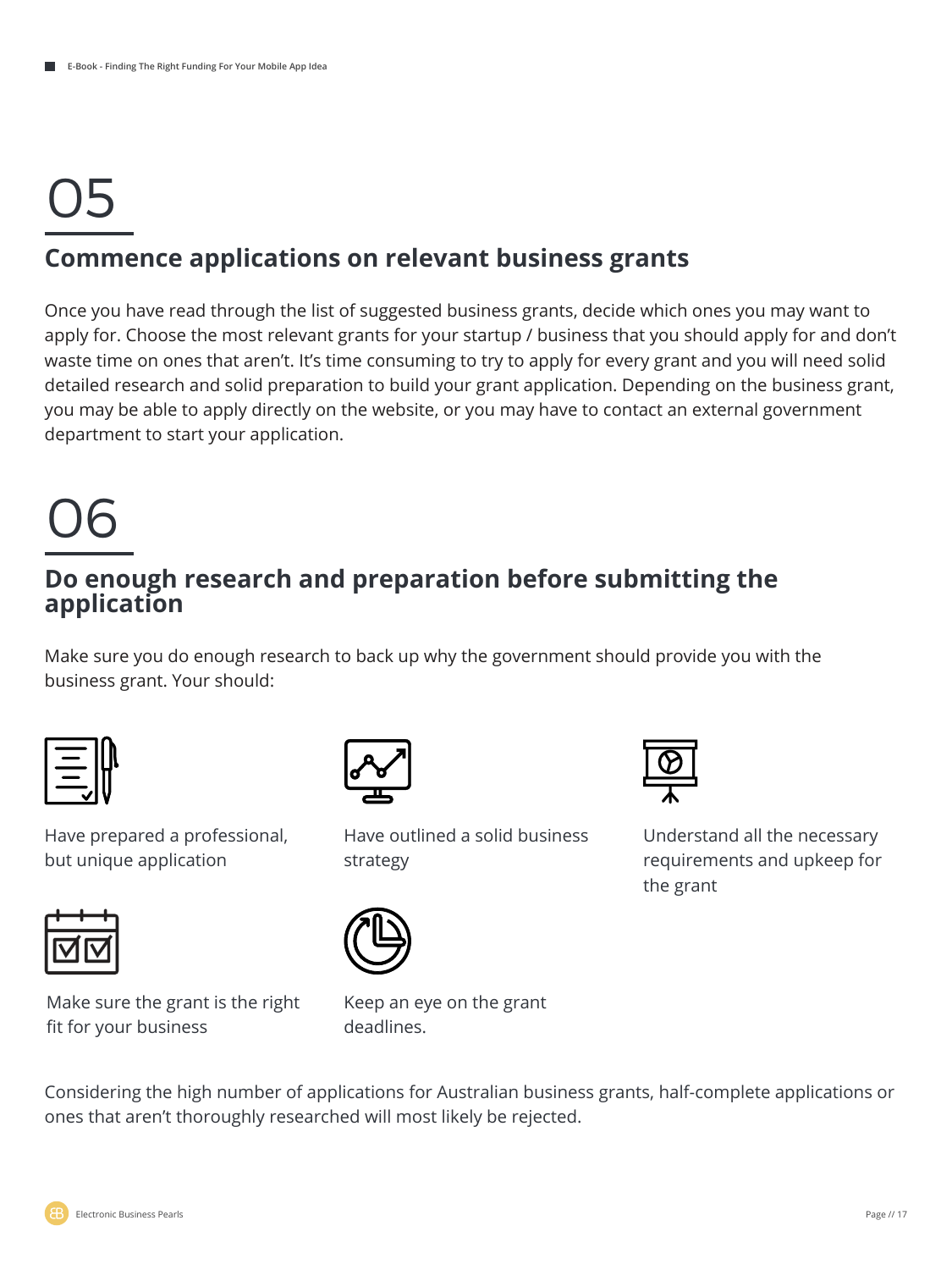# **HOW TO START A CROWDFUNDING CAMPAIGN**

Crowdfunding is an amazing way to gather both financial support and interest in your app

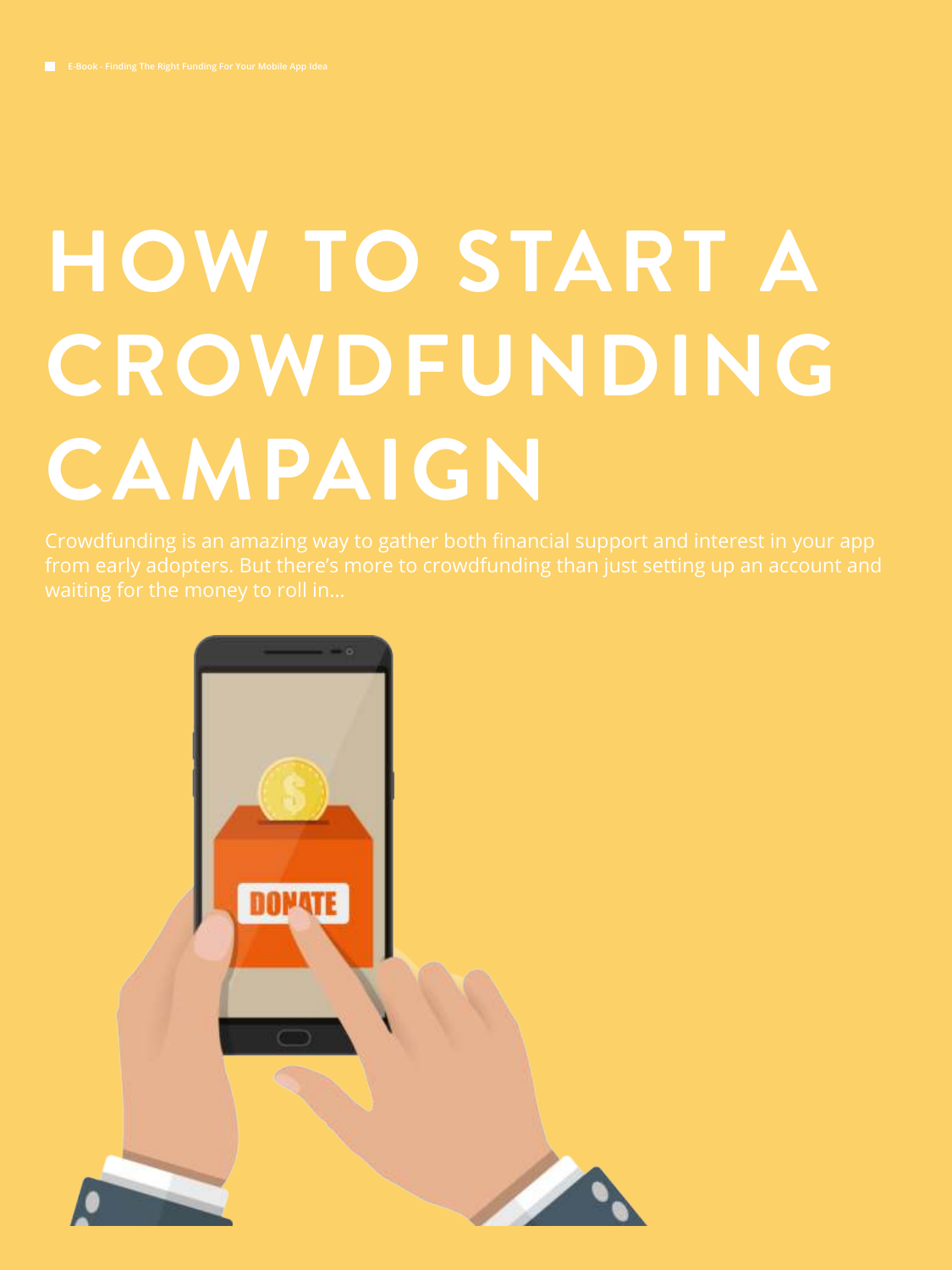# How to start a crowdfunding campaign



Crowdfunding or crowdsourcing is a funding concept that has become increasingly popular for small businesses over the past decade. Leveraging the internet, social media and online marketing, crowdfunding entices key demographics to back the development of a product with tiered rewards for being patrons and early adopters.



There are a two different ways to crowdfund;



Regular crowdfunding The Contract Contract Contract Contract Contract Contract Contract Contract Contract Contract Contract Contract Contract Contract Contract Contract Contract Contract Contract Contract Contract Contract

# **Equity crowdfunding**

Equity crowdfunding allows small businesses to sell stakes in their company to investors. Equity crowdfunding only became legal in Australia in early 2017 due to amendments to the Corporations Act. A little later in this guide, we'll look at how websites like the Australian Investment Network can help you with crowdfunding your mobile app through equity.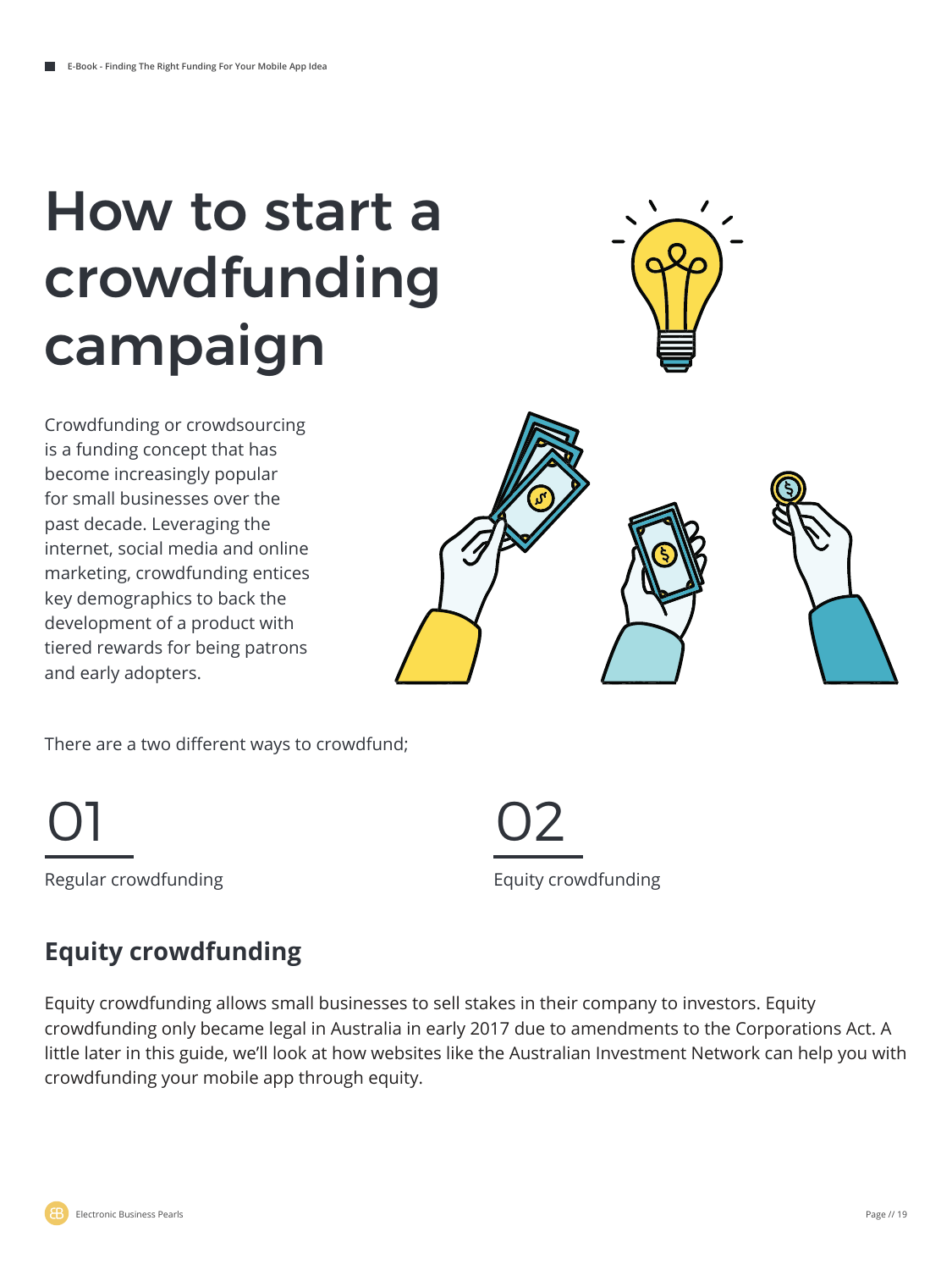# **Regular crowdfunding**

With regular crowdfunding, you don't have to give over a stake to your investors. Rather, your investors are backing your proposed mobile app because they:



Love the idea and think it's worthwhile



Believe in your story

Want to be among the first to receive and use it



Want to receive additional rewards.

Crowdfunding is popular online as it breaks down many of the traditional market barriers, and offers both the concept of a good deal and the rush of being an early adopter. Most importantly, it's a terrific way to fund the development and distribution of a mobile app.

# **Crowdfunding platforms**

Kickstarter is probably the most well known crowdfunding platform. Beginning in 2009, the platform blazed a trail for leveraging the internet to make dreams, ideas and innovations come true. Since then, many other platforms have emerged, often specialising in specific types of crowdfunding.

In the Australian crowdfunding industry, ReadyFundGo has emerged as a successful platform for both new and existing businesses, funding campaigns in everything from Agtech and art to research, social enterprise and technology.

# **Tips for running a successful crowdfunding campaign**

Critical to the success of your crowdfunding campaign is the capacity to market your idea. Campaigns typically take place over a short window of a two to six weeks, so a lot of preparation needs to go into the process prior to launch. Here are a few tips to get you started: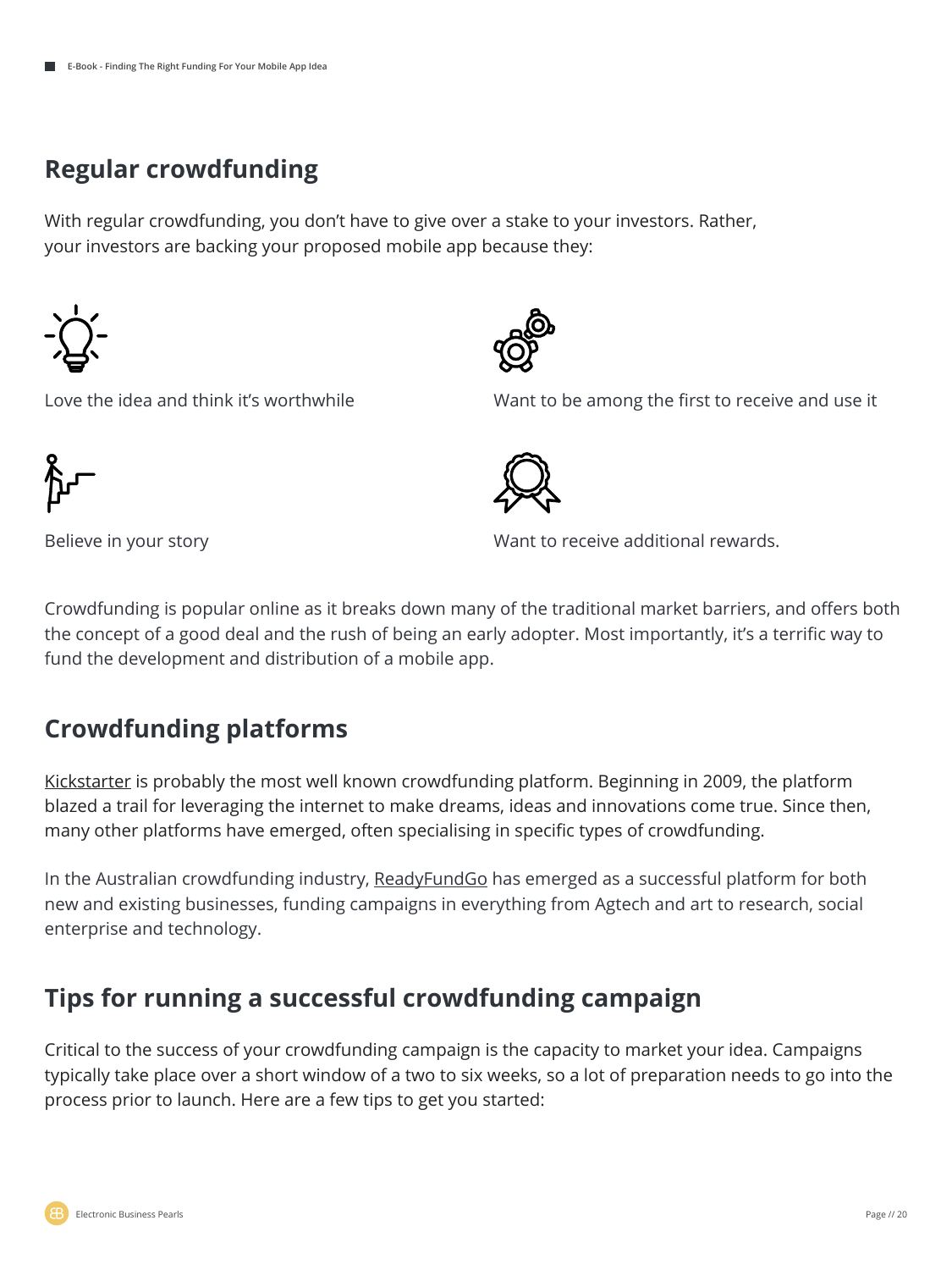#### **Join communities**

Know your target audience and join any communities they have, including anything from community forums, Facebook groups and LinkedIn groups. You'll also want to look at Twitter and Instagram hashtags to see current conversational trends. This will also give you insight into key influencers within the community. Those open to building relationships with your brand can help springboard your campaign and bring more traffic to your funding site.

#### **Keep your list updated**

Your global list of contacts is your one true source of authority for your campaign. Whether it's drawing on personal contacts, influencers, suppliers and potential backers. You'll want to try and divide this global list into the following categories:



Contacts can fit into multiple categories, but you want to make sure you're sending the right information and collateral to the right groups of people.

#### **Promote content across multiple channels**

Chances are your target audience is interacting across many channels. When promoting your mobile app campaign, try to keep a consistent message across everything from Facebook to Youtube. Guest posts on relevant blogs and websites is a great way to build buzz around your campaign. Similarly, experimenting with advertising through media and other outlets can also build results.

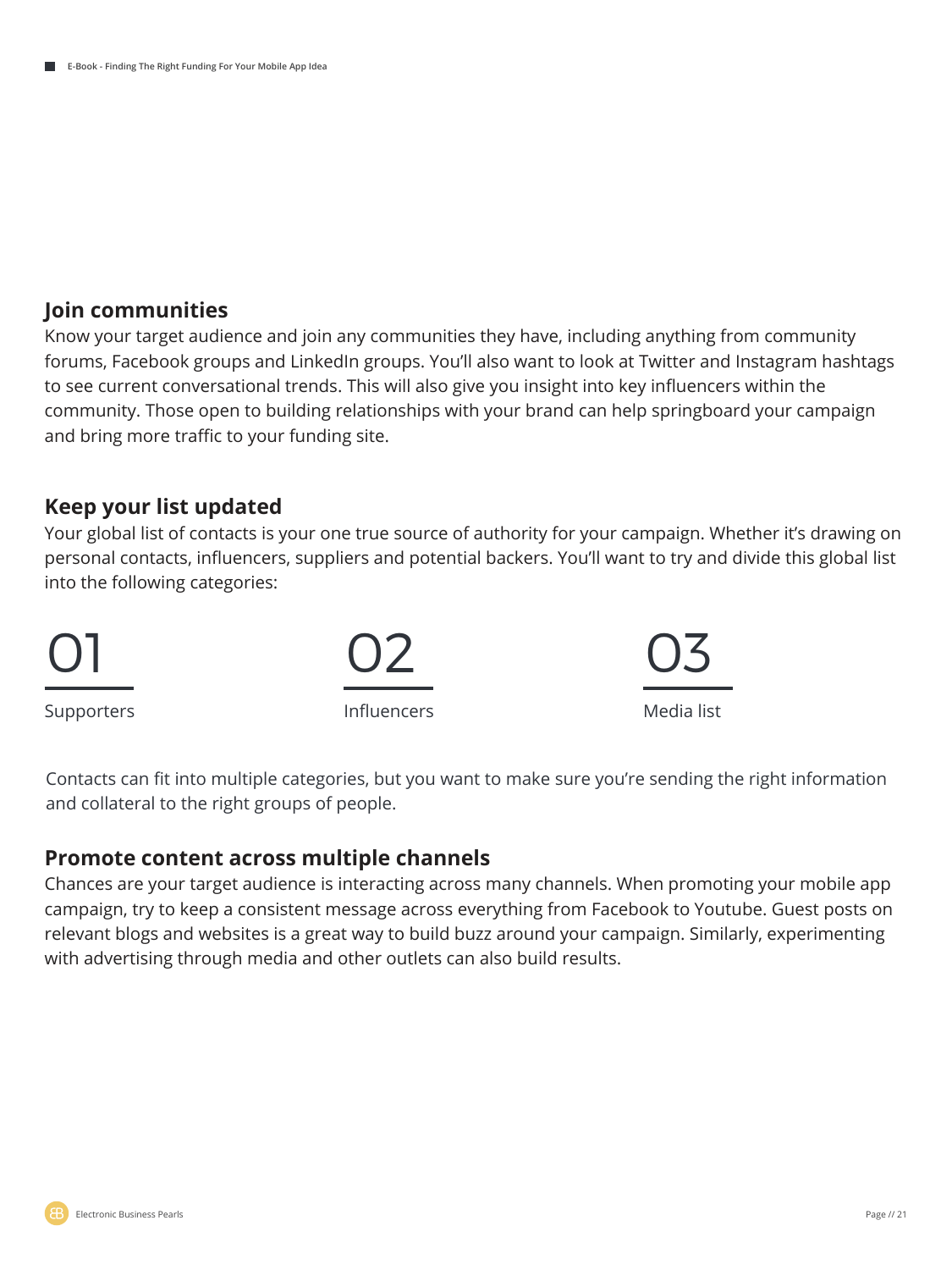# **Designing your app with crowdfunding in mind**

If crowdfunding is the way you want to go with developing your mobile app, it helps to actually design elements of your app concept with the platform in mind. Consider the following:



#### **First impressions:**

Crowdfunding websites are, unsurprisingly, crowded places. First impressions matter, so the name, design and collateral of your app should work towards grabbing people's attention.



#### **Make rewards count:**

One of the most crucial elements of your crowdfunding campaign is to ensure rewards for backing your app campaign are worthwhile. This goes for individual backers and for milestone rewards (if we reach target X, we'll reward everyone with Y). Most crowdfunding sites also have some rules about what types of rewards can be issued, so make sure you're familiar with them before committing to a campaign.

## **Transparency is essential**

Crowdfunding breaks down a lot of the traditional market barriers in the sales funnel. While traditional crowdfunders don't actually own any of your business, there is a certain intimacy and sense of community that comes with being a 'backer' or 'early adopter'

It's great for developing brand loyalty, but it also demands you remain transparent in the concept, development phase and delivery of your app. Patrons like to know how you're spending the money, where it's going, and how it will benefit them. Go into detail, build trust, and be honest. The rewards are worth the extra effort.

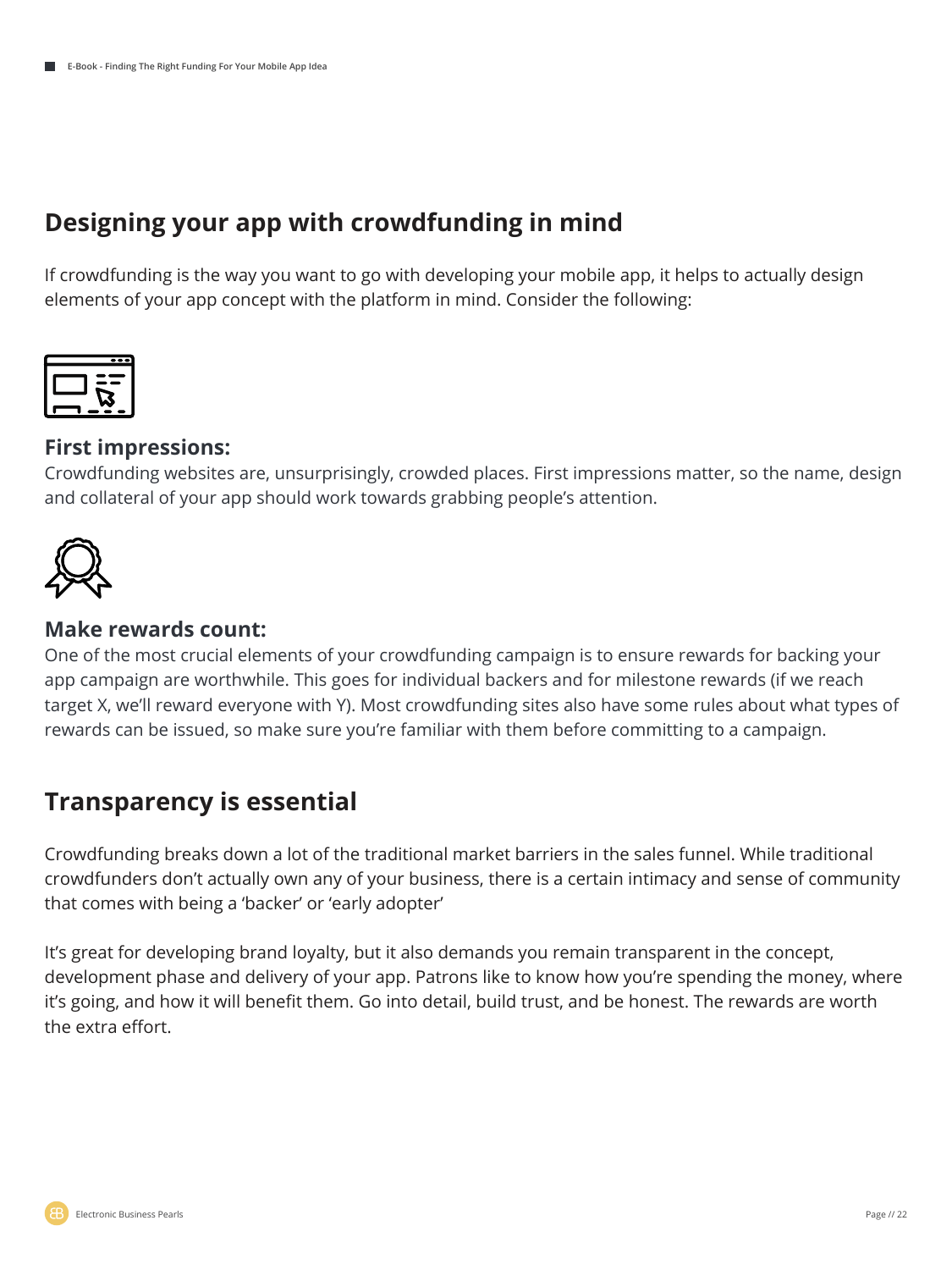# **BANK LOANS**

Good old fashioned money from the bank is still a very legitimate option for kicking off your mobile app idea. Let's explore some of the options available in the current market.

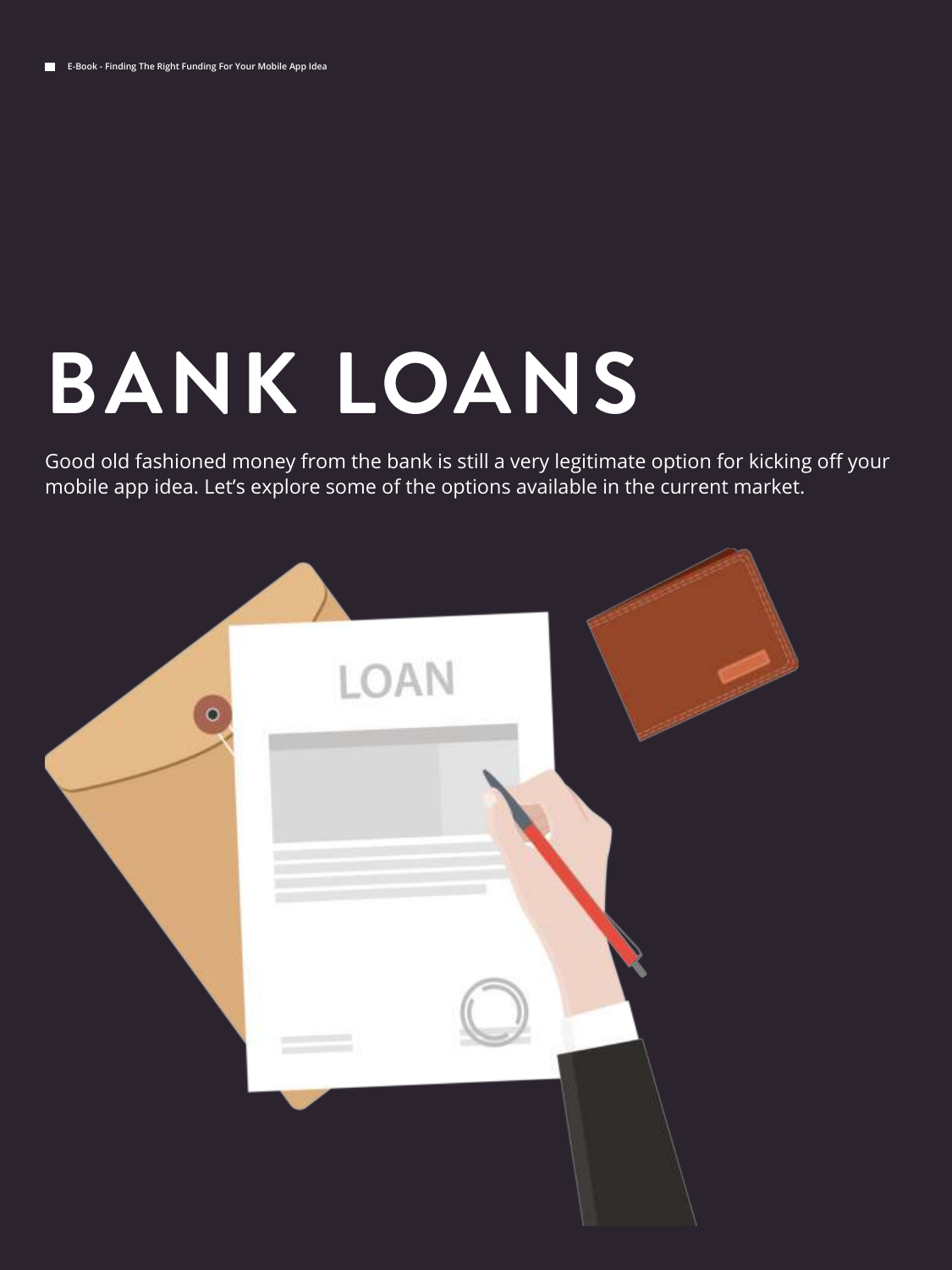# Bank loans

Bank loans are a tried and tested method for funding just about any business idea. This has both its advantages and disadvantages for mobile app development.

One the one hand, Australian banks have been loaning money for so long that the criteria has been carefully refined so there's very little left up to chance. That doesn't mean applying for a bank loan is necessarily easy, but it is transparent in exactly what you need to do to meet each bank's loan criteria.



On the other hand, much of this criteria was developed prior to the technology explosion we've seen over the last couple of decades. As an entrepreneur with a great idea and a desire to get it to market quickly, you might find the checks and balances that go into securing a bank loan a little tedious.

The key here is to stay focused on your goal of securing funding, and remember that with due diligence, you can bring your app to reality.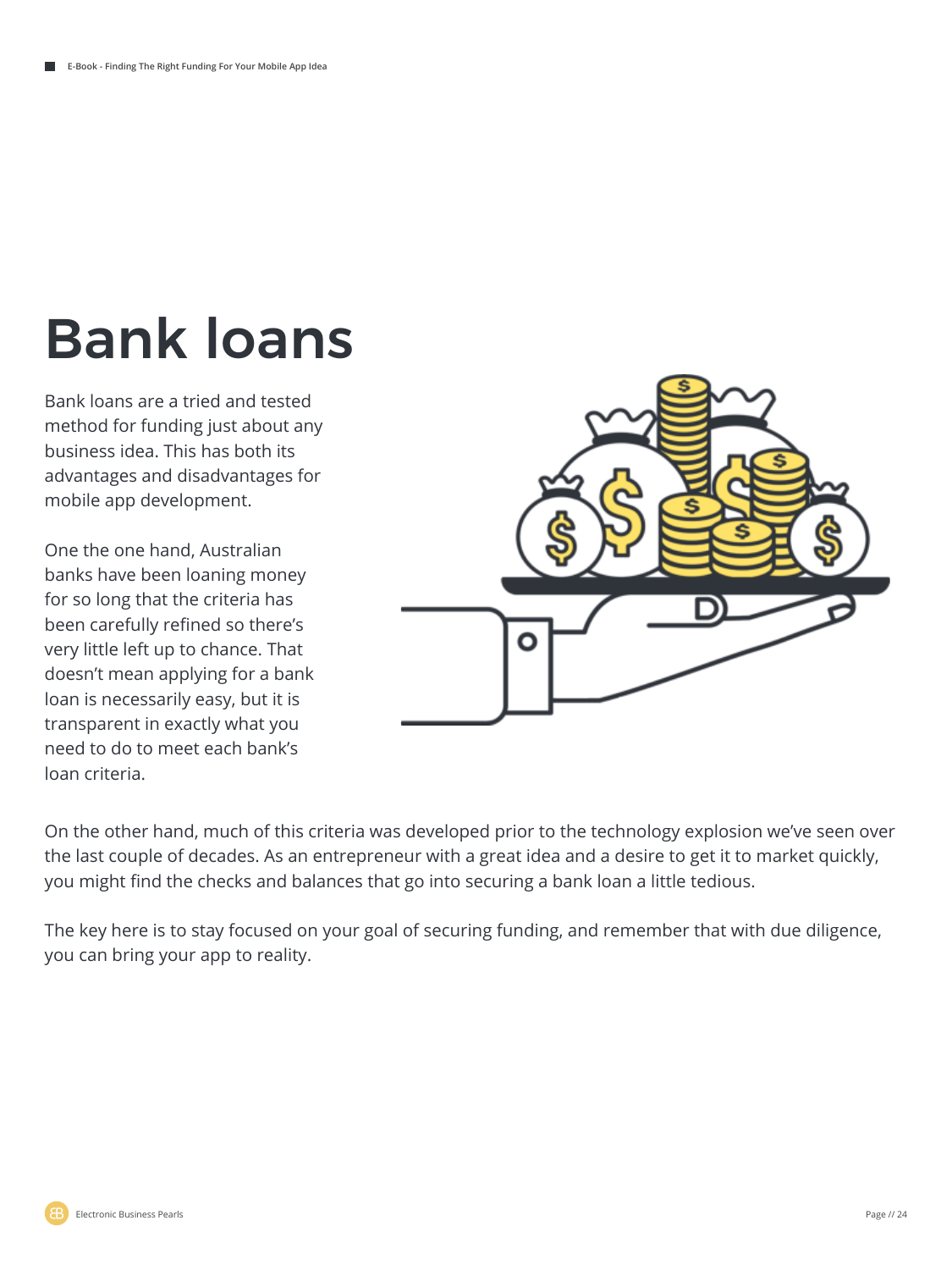# **Tips for securing a bank loan**

The most important thing to do in securing a bank loan is to start the process as soon as possible. It's a lengthy process that takes time, diligence and a bit of trial and error. Fortunately, many of the steps you take in securing a loan will also help you to develop a better understanding of your business.

# **Develop a kickass proposal**

The key to any bank loan is your proposal. It needs to conform to all the requirements most banks have to even consider before offering you a loan. Fortunately, developing a great proposal will make your business more attractive to future investors as well.

## **Key questions**

A good starting point for any proposal is to write down answers to the following questions:

# 01

What is the overall vision for your business?

03 04

How much do you need to loon? How soon can you pay it back?

05

Is there any existing collateral that can be offered up to secure the loan?



How does the app fit into your vision?

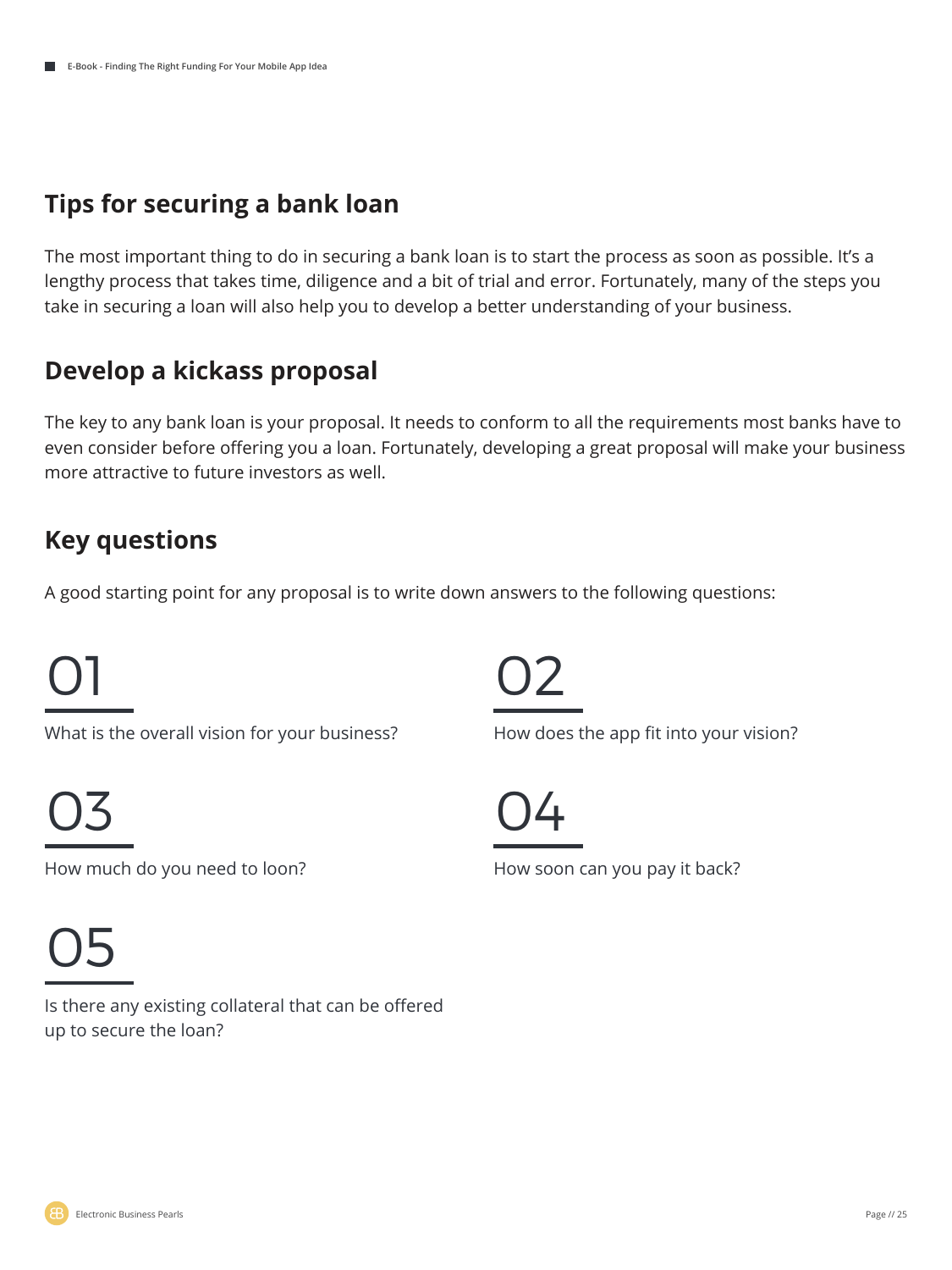## **Use a template**

The Australian Government offers up a handy template for businesses to help guide them through creating a business plan. There's even a mobile app version. To help you get started, here's the four essential sections you need to know.



#### **Your business**

In this section you outline all the important details about your business. You'll want to be as thorough as possible, including granular detail to paint a clear picture of the functions, structures and legal frameworks of your business.

Expect to include:



Business name, date of establishment and registration details





Structure of business (Are you a Products and services sole trader, company, trust etc)





Locations **Key personnel** 



Legal and regulatory obligations and considerations



Risk management policies.

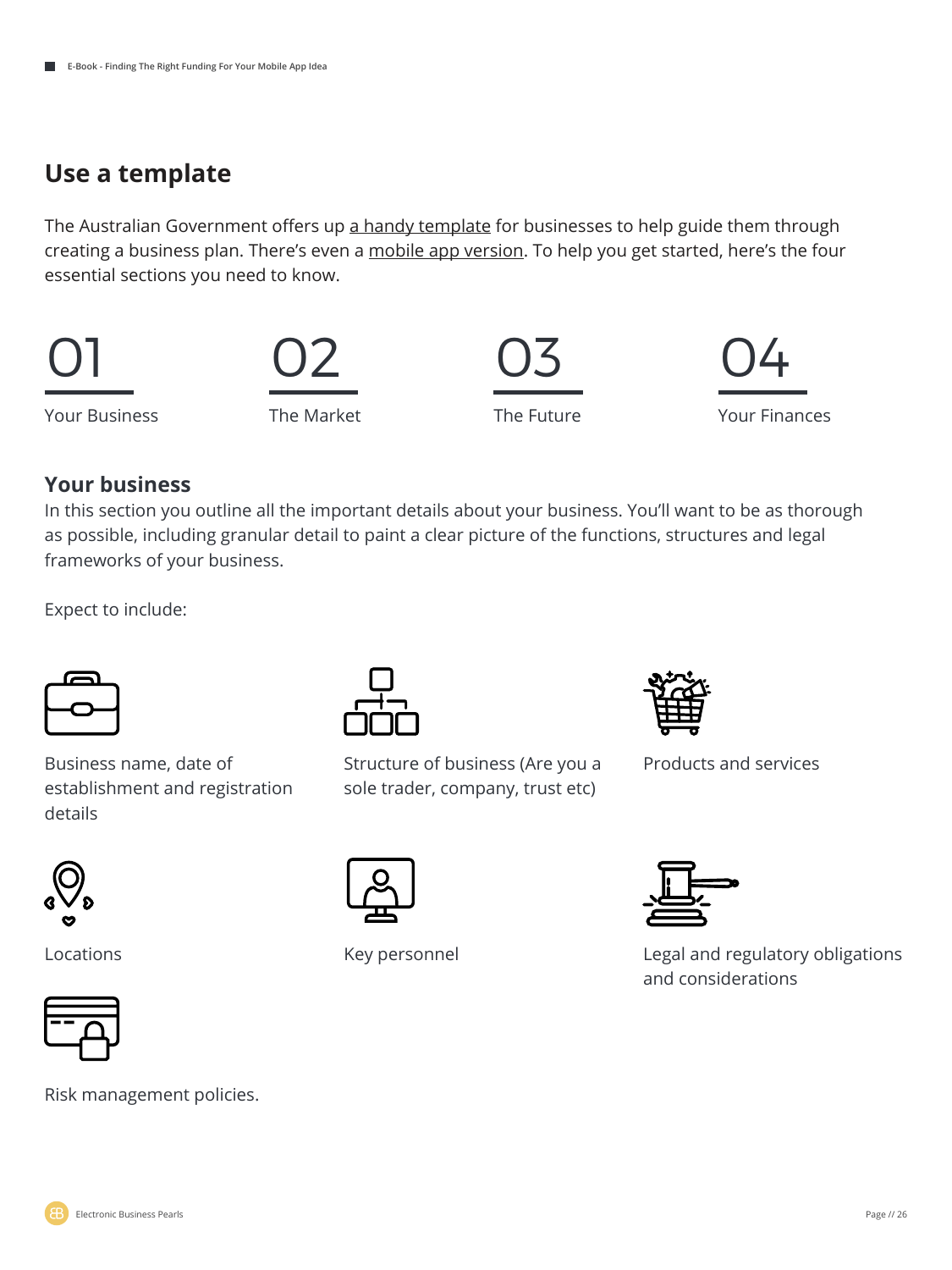#### **The market**

In this section you define your target markets, demographics and communities, including:





Who is going to use the app

What is your marketing strategy ldentifying any Strengths,



Weaknesses, Opportunities and Threats (SWOT).

A strong SWOT analysis shows an understanding of your position in the broader market and is essential to securing a business loan.

#### **The future**

Here you want to state future strategic vision for the app and your company. Focus on long and short term goals and add a mission or vision statement to your proposal.

### **Your finances**

When dealing with banks, you always want your finances section to shine. Consider:





Current financial position (costs, incomes, existing loans)



The schedule on which you can pay it back

Profit and loss forecasts Balance sheet.

How much you want to borrow



If you're struggling with the finance component, talk to your accountant, and they can probably provide you with essential details quickly and easily.

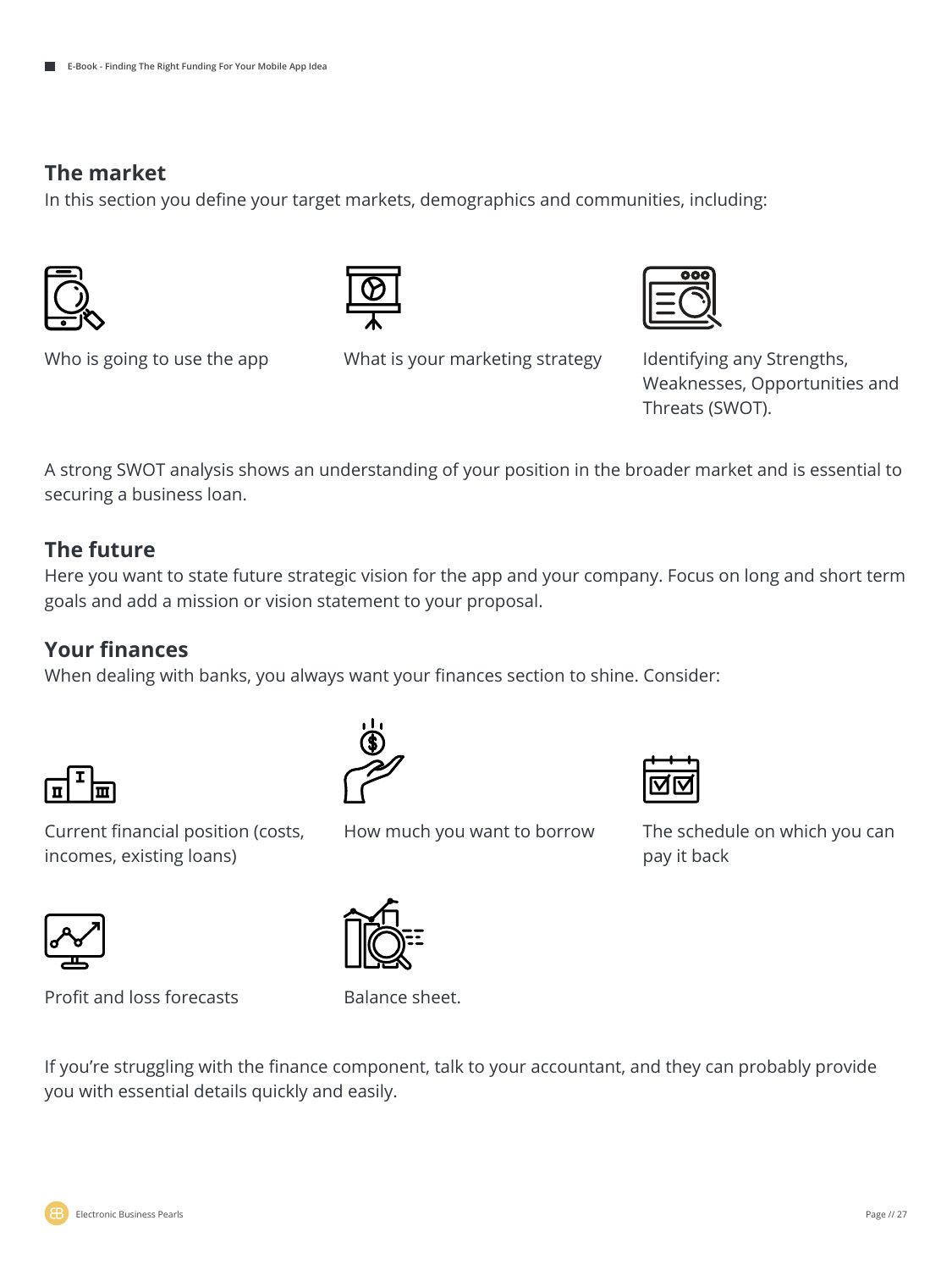## **Over-prepare**

When applying for a bank loan, it's better to be too diligent than underprepared. In general, banks thrive on information, and their decisions are based on highly specific criteria. You don't want to miss a single piece of necessary information, while there's no penalty for going into too much detail.

## **Seek advice**

Before applying for a bank loan, be sure to ask yourself:





Why do I need this money? The same of the amount adequately cover what I want to achieve?



Can you break down the amount into actual expenses that will result in realising your projected goal?

It's probably a good idea to speak with a mentor, financial planner, accountant and a software developer to be sure you've done due diligence. It also shows bank lenders that you're not acting alone and have the capacity to reach out to others for assistance.

# **Put yourself in the bank's shoes**

When applying for your bank loan, the right mindset will help to smooth the process. Put yourself in the bank's shoes. Would you lend money to your business? If the answer is only 'maybe', then you might want to do a little more work on your proposal before hitting submit on that application form.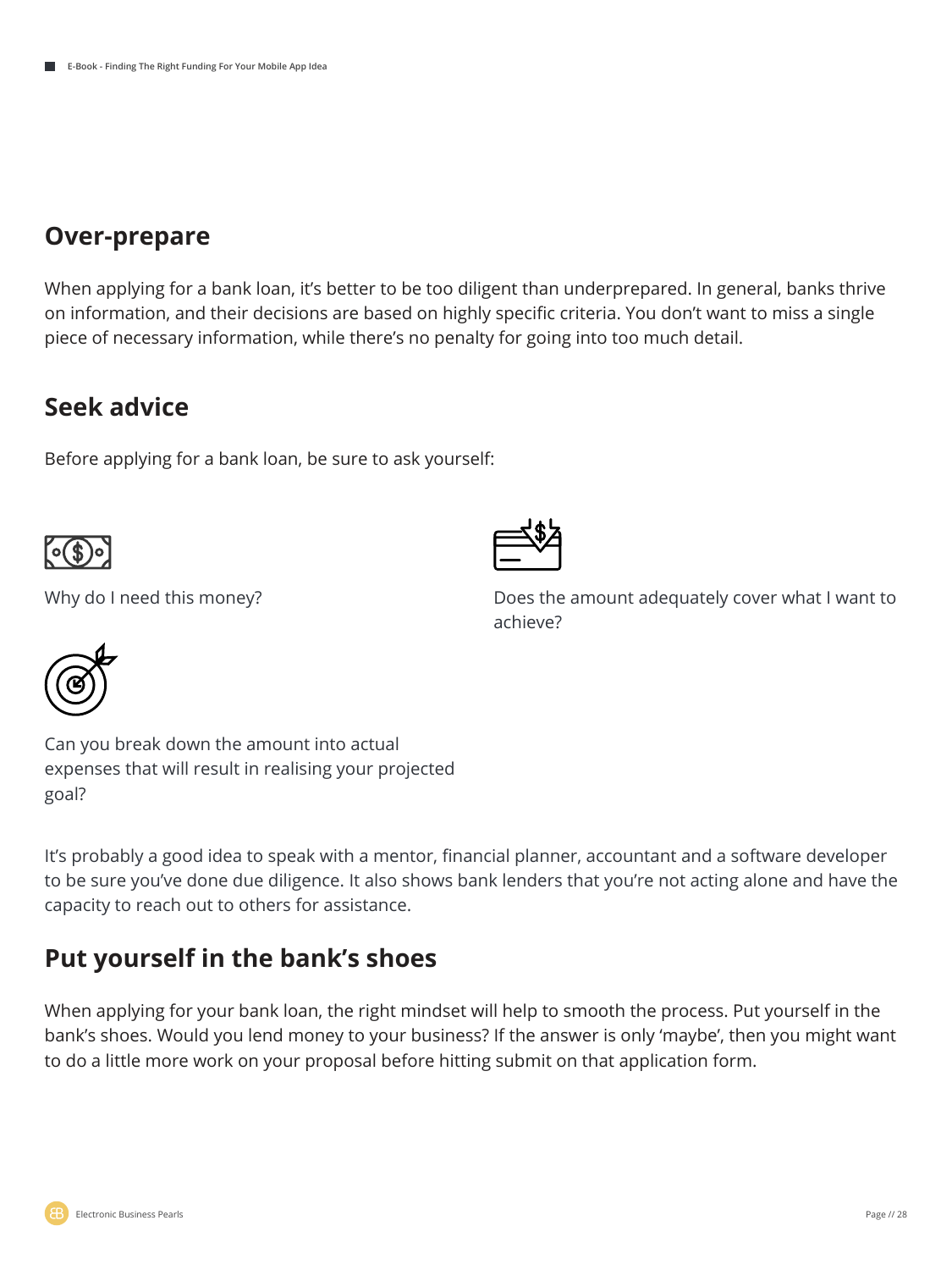# **FINDING INVESTORS**

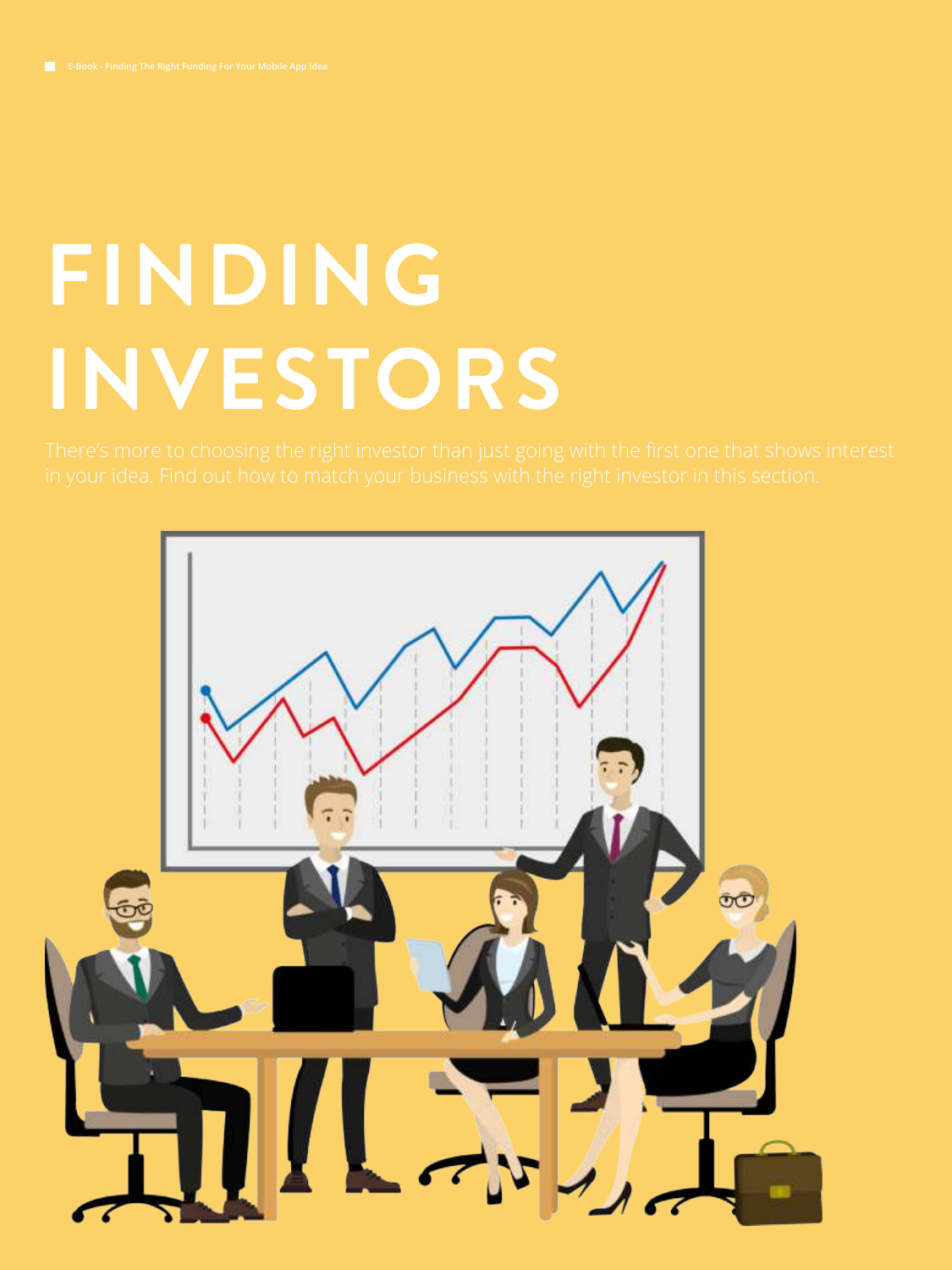# Finding investors

One of the biggest hurdles you'll face if you choose to fund your app with investor funding is actually finding the right types of investors to engage with your proposal and overall business plan. Fortunately, there are many opportunities online to break the ice and make contact with business-minded investors.



# **Investors bring more than just capital**

In the course of designing and planning your mobile app, you're undoubtedly going to run into a few hurdles. Angel investors (experienced investors with knowledge of the Australian business landscape) can help you negotiate these hurdles by providing expert advice, contacts and experience. According to Capital Pitch, the best kind of investors are:



Knowledgeable





Experienced Motivated





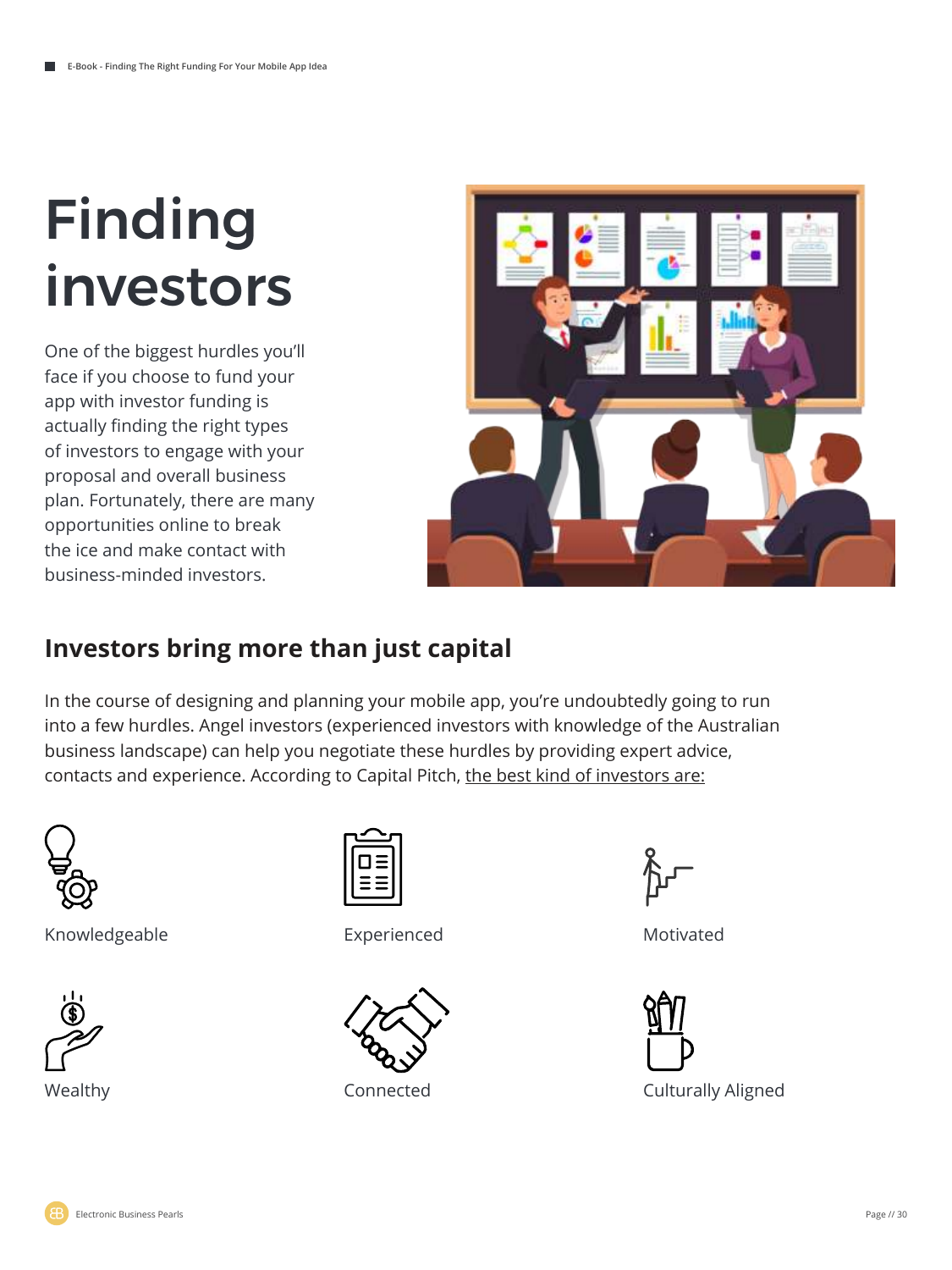The importance of this last point cannot be overstated. If you don't share similar values and ideals as your investors, there's a higher risk of conflict and crossed purposes. You want healthy relationships with your investors. So try and find people who share your sentiments. It's better for your business and theirs.

## **Equity crowdfunding with Australian Investment Network**

The Australian Investment Network is a website that, at first glance, looks like a crowdfunding site. User friendly, with a clean, simple interface and well laid out sections for both investors and fundraisers, it straddles the line between crowdsourcing and investing, letting fundraisers reach a larger pool of potential experiences.

Where the AIN differs from typical crowdfunding is that instead of winning over patrons, you're targeting investors. That means your rewards come in the form of return on investment, rather than tiered reward programs. Investors also typically invest in the \$1,000s to \$10,000s, rather than \$100,000s.

The Australian Investment Network boasts a broad range of investors, from seasoned professionals, to middle aged family types looking to diversify their investment. While it's a great option to explore, the 'crowdsourcing' aspect means you might not get the same cultural alignment and personal relationship many investors share with entrepreneurs.

# **Australian Angels**

While perhaps not as touted in the Australian media as their American counterparts, Angel Investors do exist in Australia, and are a plausible option for mobile app developers and entrepreneurs.

Groups like Melbourne Angels and Sydney Angels boast internationally syndicated portfolios, with skill and knowledge networks to help you both fund your app and support you with decision making and strategy. Angel Investor syndicates do have some pretty strict criteria.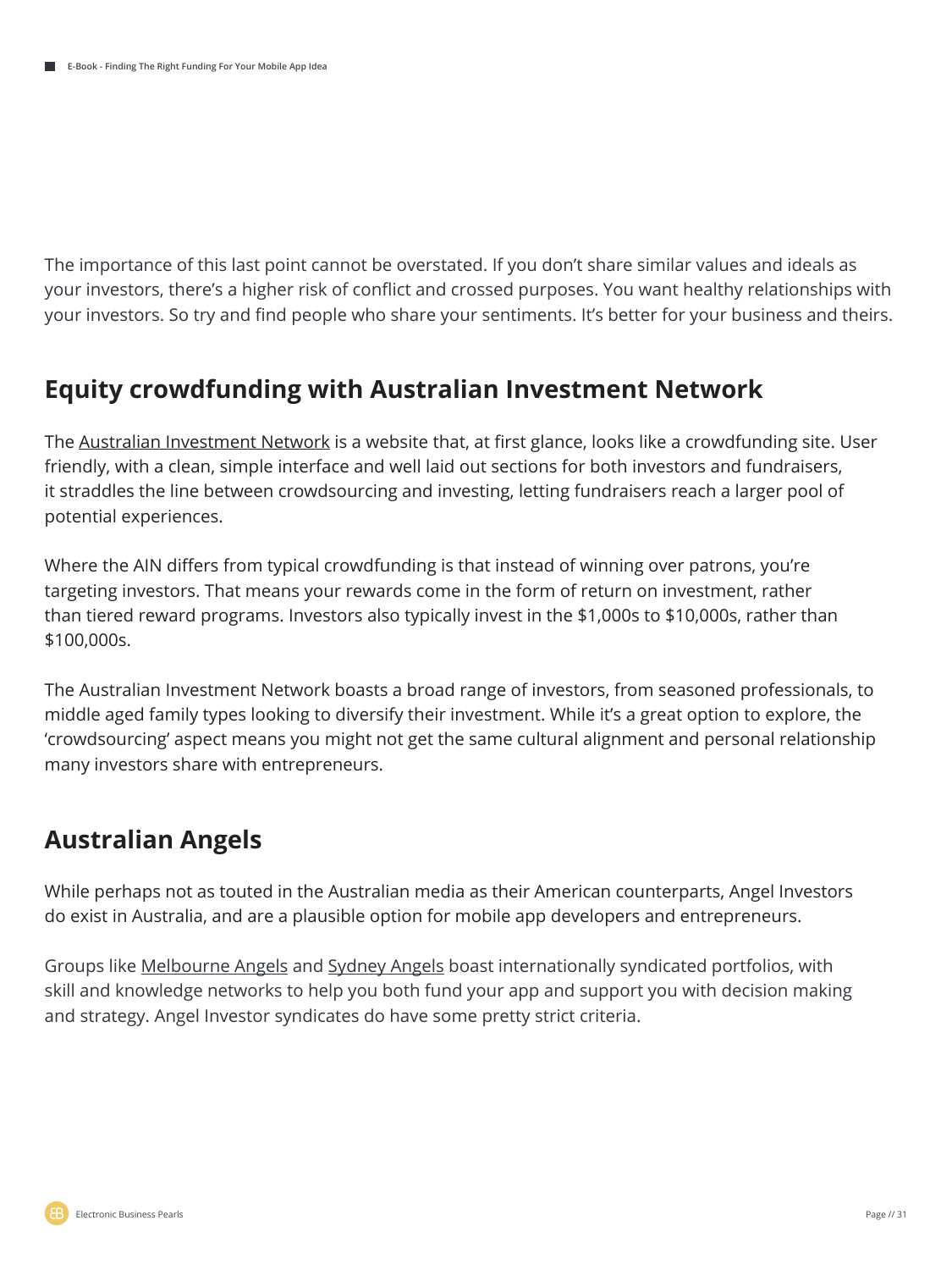For example, Sydney Angels requires that you:







Are seeking an initial investment of \$200-\$500k



Seek a pre-money valuation of \$1m - \$2m.

They're also looking for proposals that have the potential to go 10x in growth. Most Angel Investors prefer to make their money via an exit rather than dividends, so you should be aware of the investor's exit strategy prior to approaching for funding.

# **Pros and cons of investor funding**

You're looking for support from knowledgeable

The venture capital and startup culture in Australia is still maturing, but with help from the government, opportunities are becoming easier to grasp for a savvy entrepreneur. Seed funding through angel investors is suitable for you if:



business people



You can meet the criteria for investment





Your values align with the investors You're comfortable with the investor exit strategy.

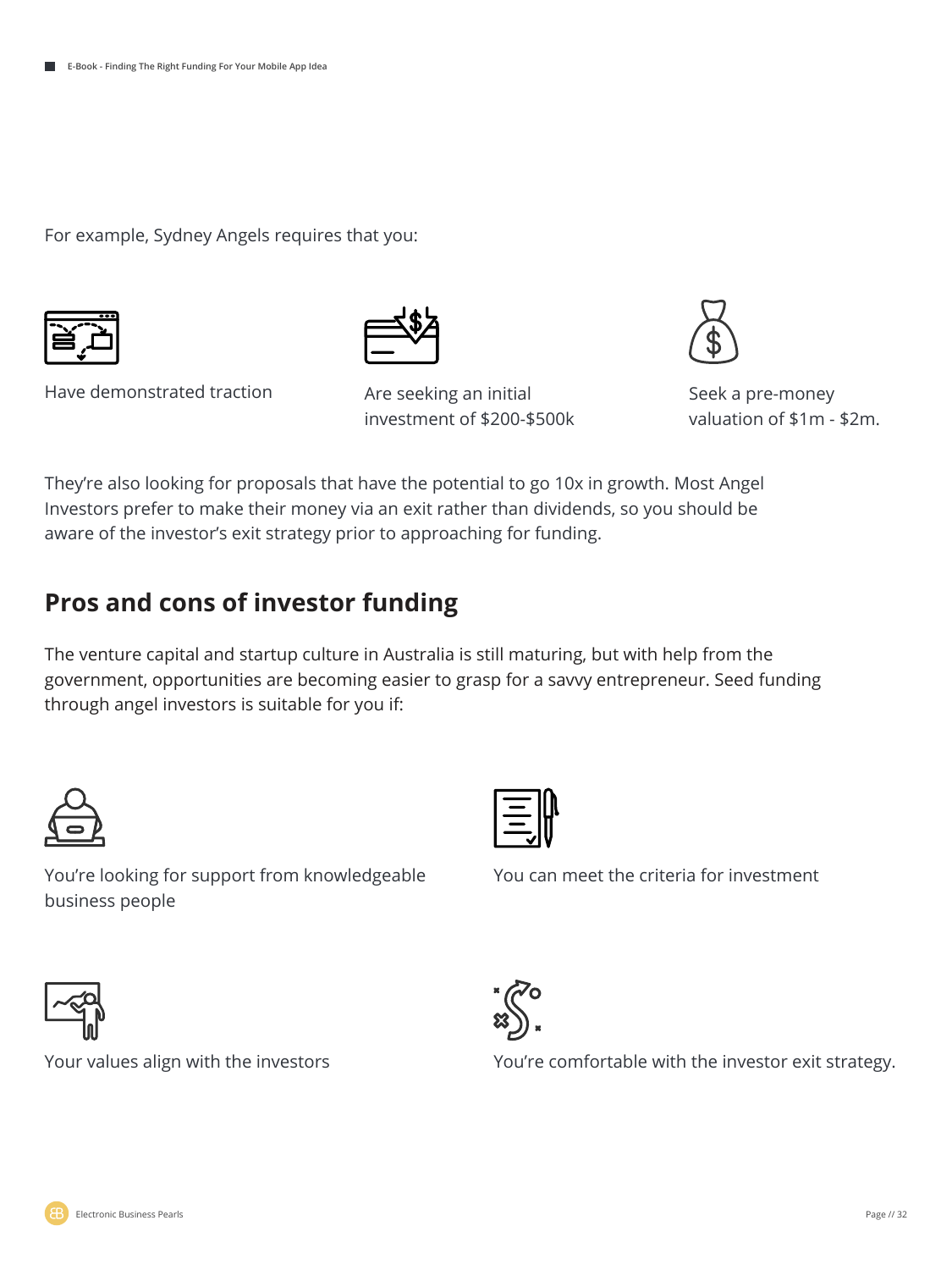You might want to steer clear of this funding strategy if:



The criteria or exit strategy seem prohibitive

You like to exercise a high degree of control over your project



You can't find investors whose values align with yours.

### **Market trends that support the need to deliver powerful pitches to an investor**

Here are some examples of market trend facts to tout in your sales pitch:



75% of industry leaders recently surveyed suggest they plan to double that department's budget this year.



85% of businesses in your industry already invest in this service and have experienced 20% growth in the past quarter.

## **So, how do you approach these angel investors?**

These are the key points of pitching to investors:



#### **Know your market, business and competition from top to bottom**

In other words, make sure you are able to promote your business's benefits accordingly and explain how your organisation can help solve a specific problem.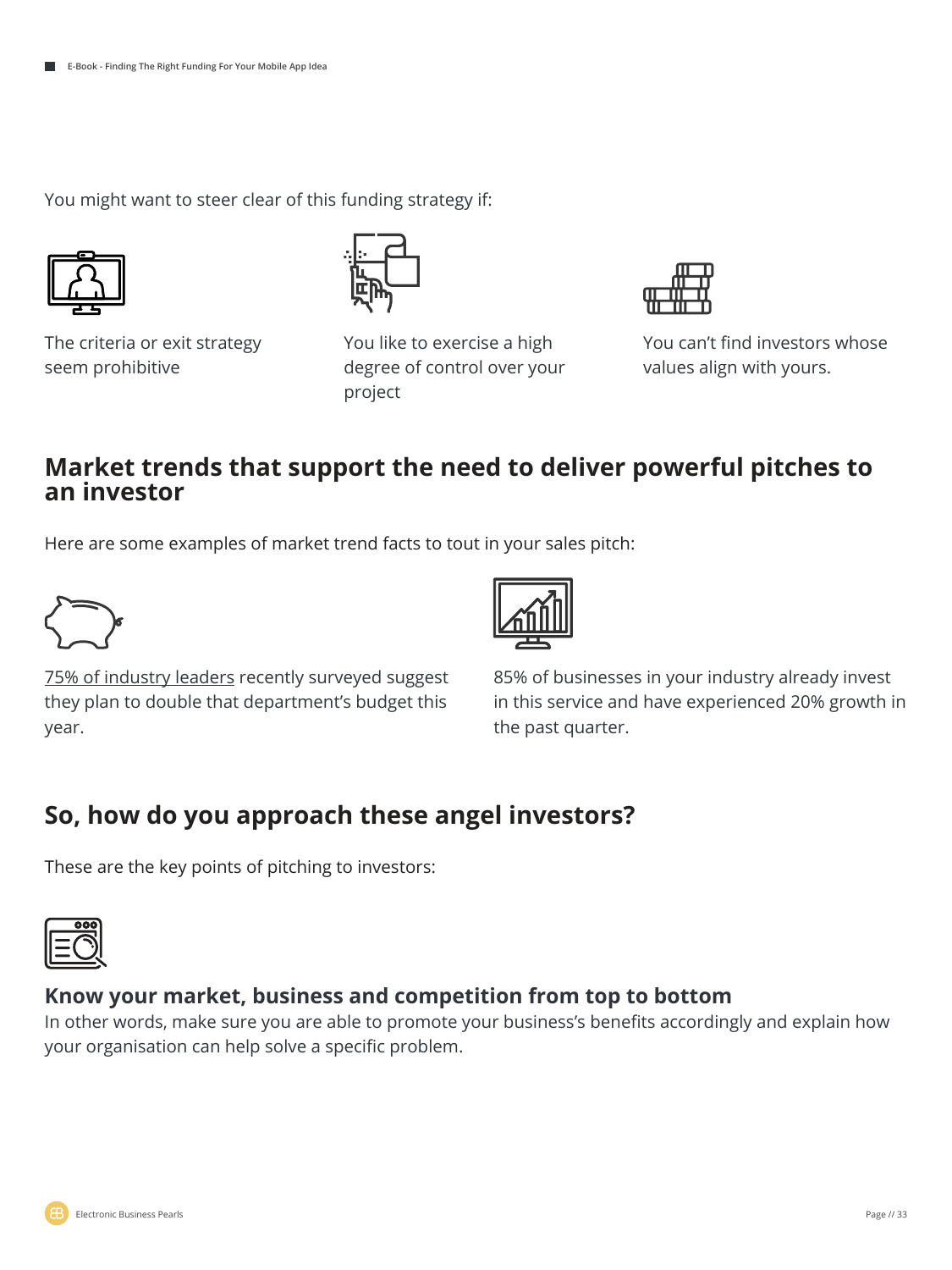

#### **Listen to what the investors are saying**

Don't rely exclusively on a prepared presentation, instead listen to their inquiries and answer them in a direct manner.



#### **Watch your body language**

Your handshake is what matters here! Be careful about making it not too firm but not too subtle either.



#### **Dress accordingly**

Make sure your outfit matches the meeting your are going to be a part of.



#### **Share your success stories**

Talk about your customers so that it shows you are continually operating, even if in a small way.



# **Contact your network for investors**

Chances are you could meet someone who might introduce you to an investor.

An angel investor refers to the person that invests in startups that are not quite ready for venture capitalists. In other words, they represent the detail that could make all the difference, because they believe in your message before it reaches mainstream audiences.

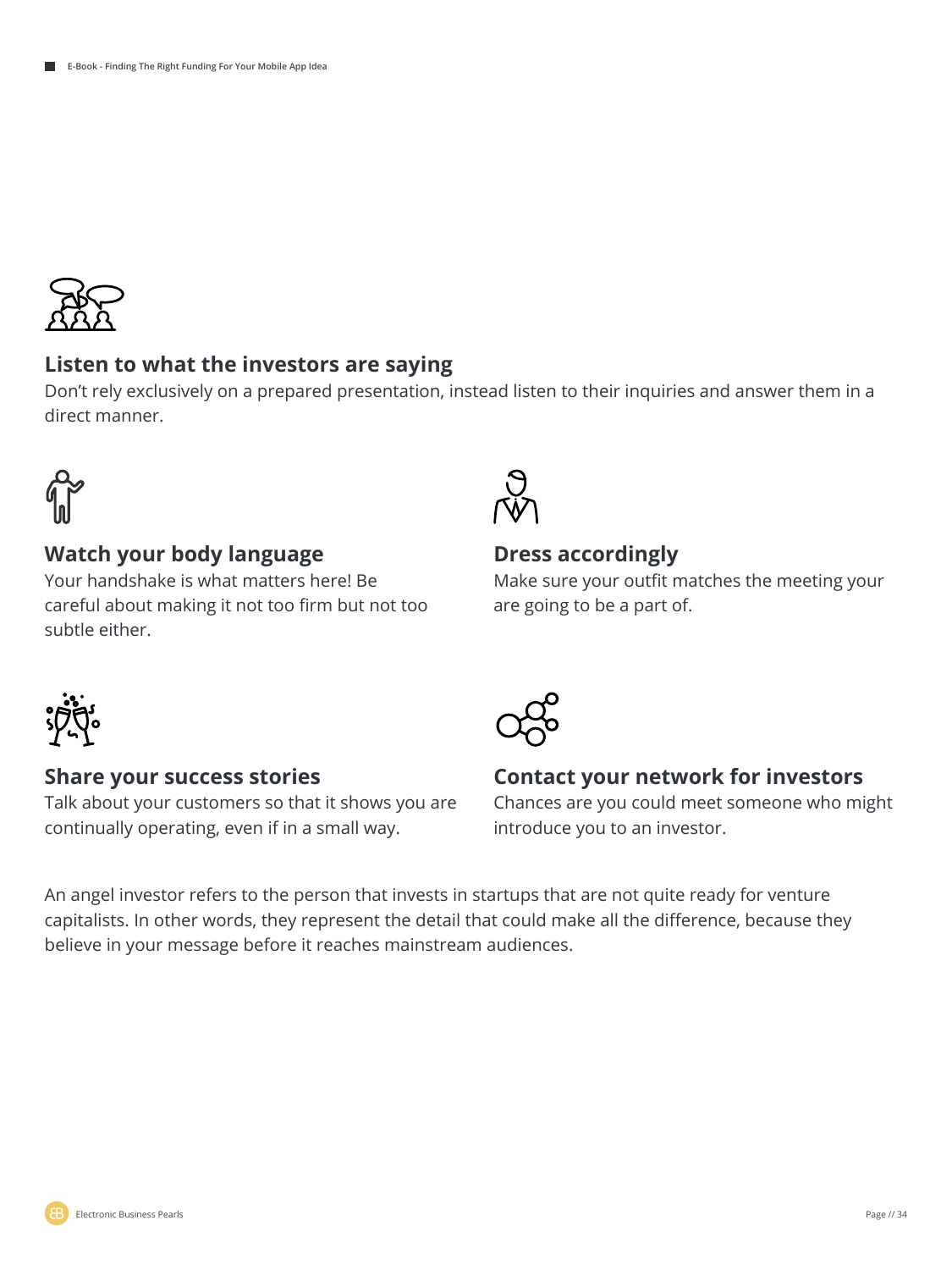# Tips for the perfect pitch meeting

Delivering powerful pitches to investors is something all business owners, and most importantly new entrepreneurs, need to consider in order to start generating competitive profit.



According to Forbes.com, one of the biggest mistakes in trying to pitch an investor is the time you allow yourself to present your idea and deliver your message across. If you are not able to present your idea in about one minute, your chances of losing that potential investor are highest.

Clearly, a flawless pitching process needs plenty of attention to detail and a very clear focus. When presenting to potential investors, think about delivering your pitch as a way to tell your story. If you can present your message in an engaging way and manage to relate your story to the investor, you are halfway there!

Here is an overview for the best way to approach pitching to a potential investor:

## **Your target market**

Think about who you are building your product for, and refer to aspects such as how many people are in each market segment or how much they are currently spending.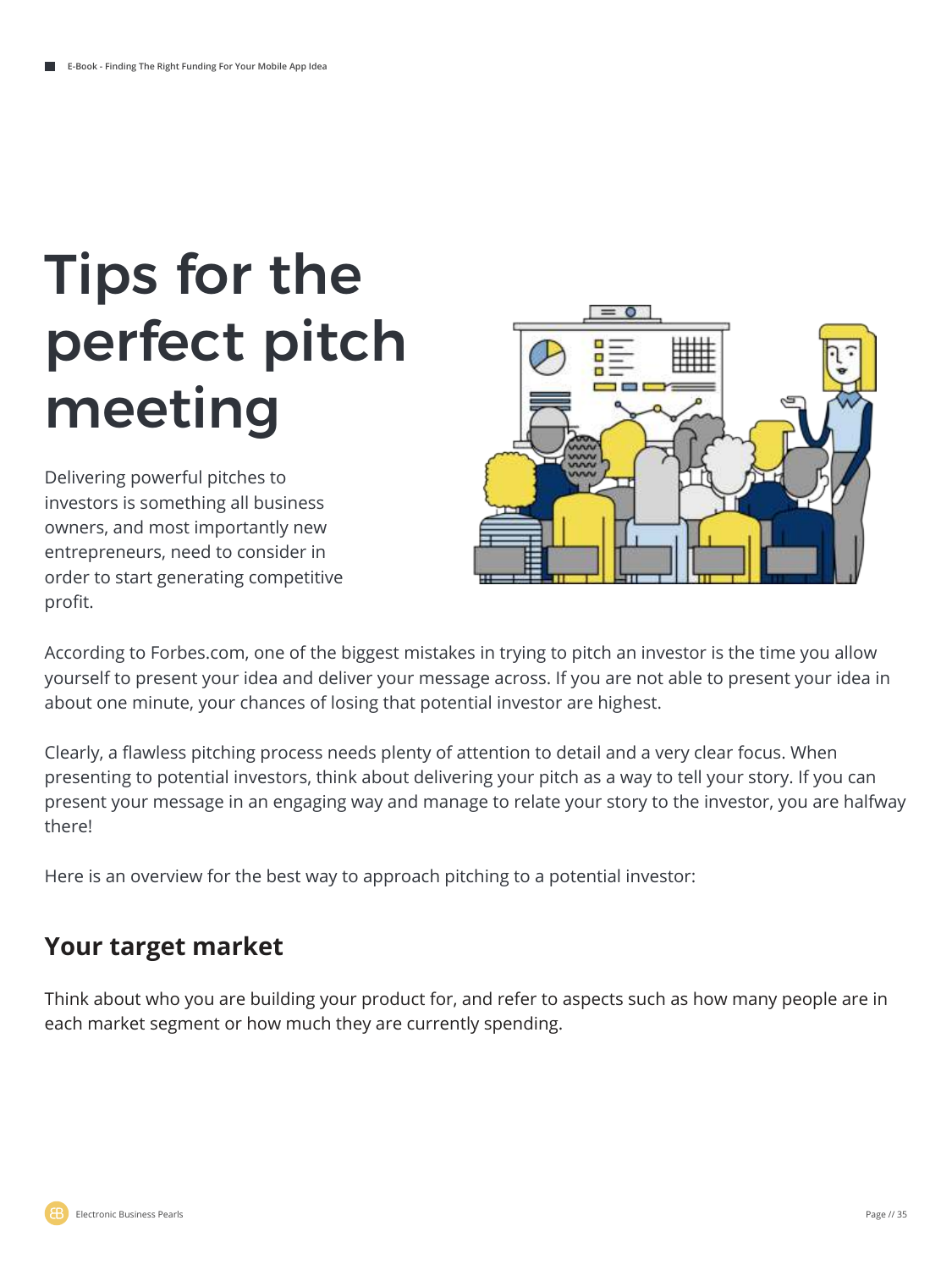## **Customer acquisition**

Make sure you have an answer to these questions:





How will you reach your customers?

How much will it cost?<br>
How will you measure success?

## **Your competition**

Even though this segment is often overlooked, describing what makes you different from your competitors ensures that you are building a unique solution to your prospective customers.

## **Your team**

Investors invest in people first, and in ideas second… talk about why you and your business partners are the right team to promote and execute the company's marketing vision.

# **Your financial summary**

The answers that you need to present your investors with correspond with the following inquiries:

Who are the people that

have already invested in your

How much money has already been invested in your company?

01 02

03

What are your company's ownership percentages?

04 05

company?

How much more you need to go to the next level?

Will you need to raise multiple rounds of financing?

**EB Pearls can help you create the perfect pitch** to attract investors and increase your sales. Get in touch with one of our representatives to polish your investor pitch.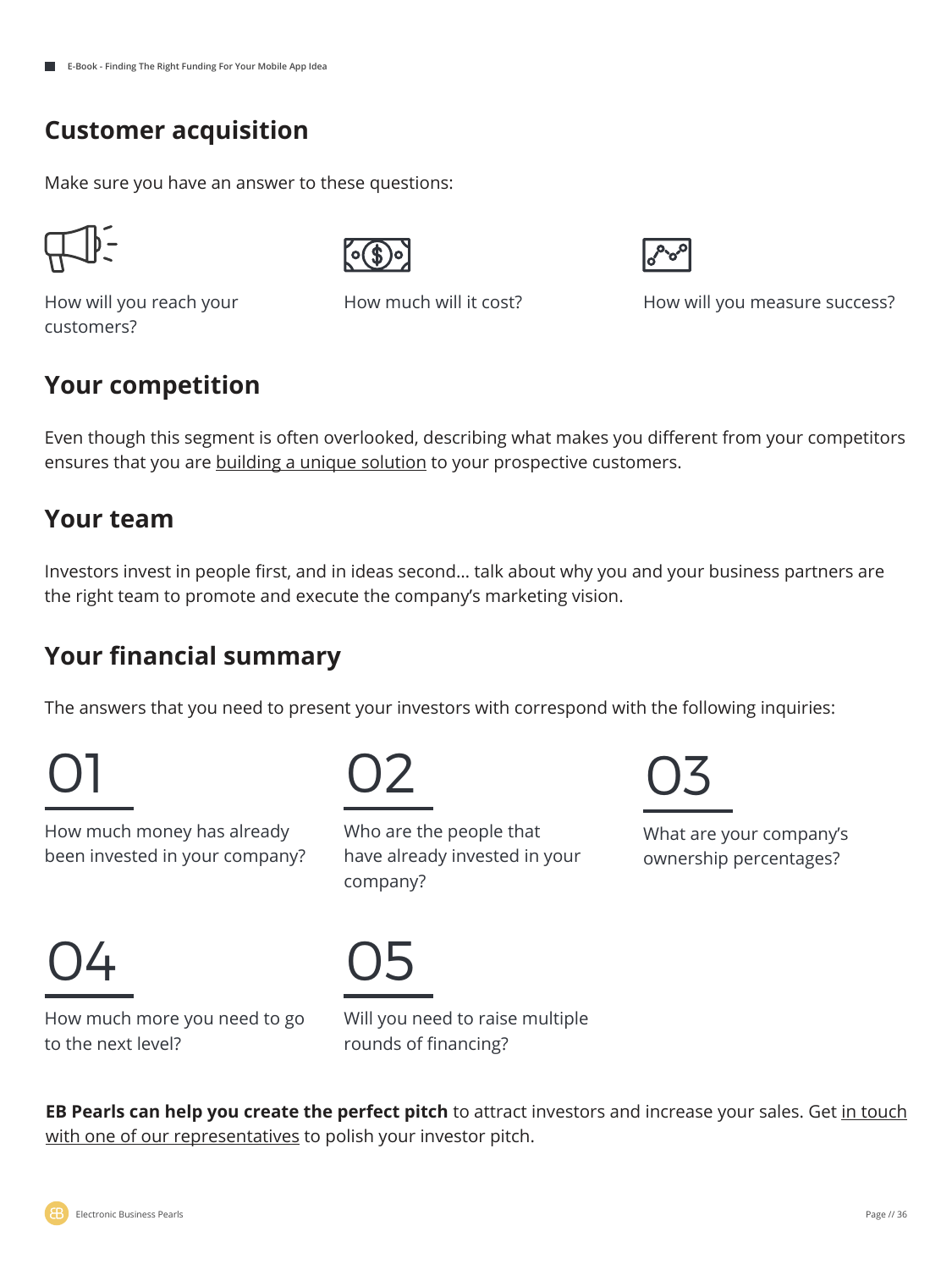# Is prototyping a good method for convincing investors?

Savvy investors want hard proof that their investment won't be for naught, so any tactic you can use to further your case is welcome. And developing a prototype is one cost-effective yet impressive method for doing just that.



A technical prototype, designed and developed by **an agency like EB Pearls**, will help your potential investors understand exactly what it is they're being pitched. Rather than relying on your description and the imaginations of the investors to do all the work, having something that can be examined and questioned will foster understanding and the greater likelihood that your pitch will be successful.

Keep in mind, too, that having a prototype in your arsenal is sure to impress your potential investors. Such a tool conveys professionalism and a serious commitment to turning your idea into a success – and investor money into a profitable return. You're conveying the notion that your idea isn't a mere whim, and thus worth investing in.

The best part: A prototype is a cost-effective investment that almost anyone can make. When considered in terms of ROI, the money spent having a prototype developed is more than worthwhile. As long as an agency **with a solid track record like EB Pearls** is brought in on your prototype project, ensuring that your prototype is of the highest quality, your investors will certainly be impressed. And that impressed attitude will translate into investment dollars – which will translate into success for you.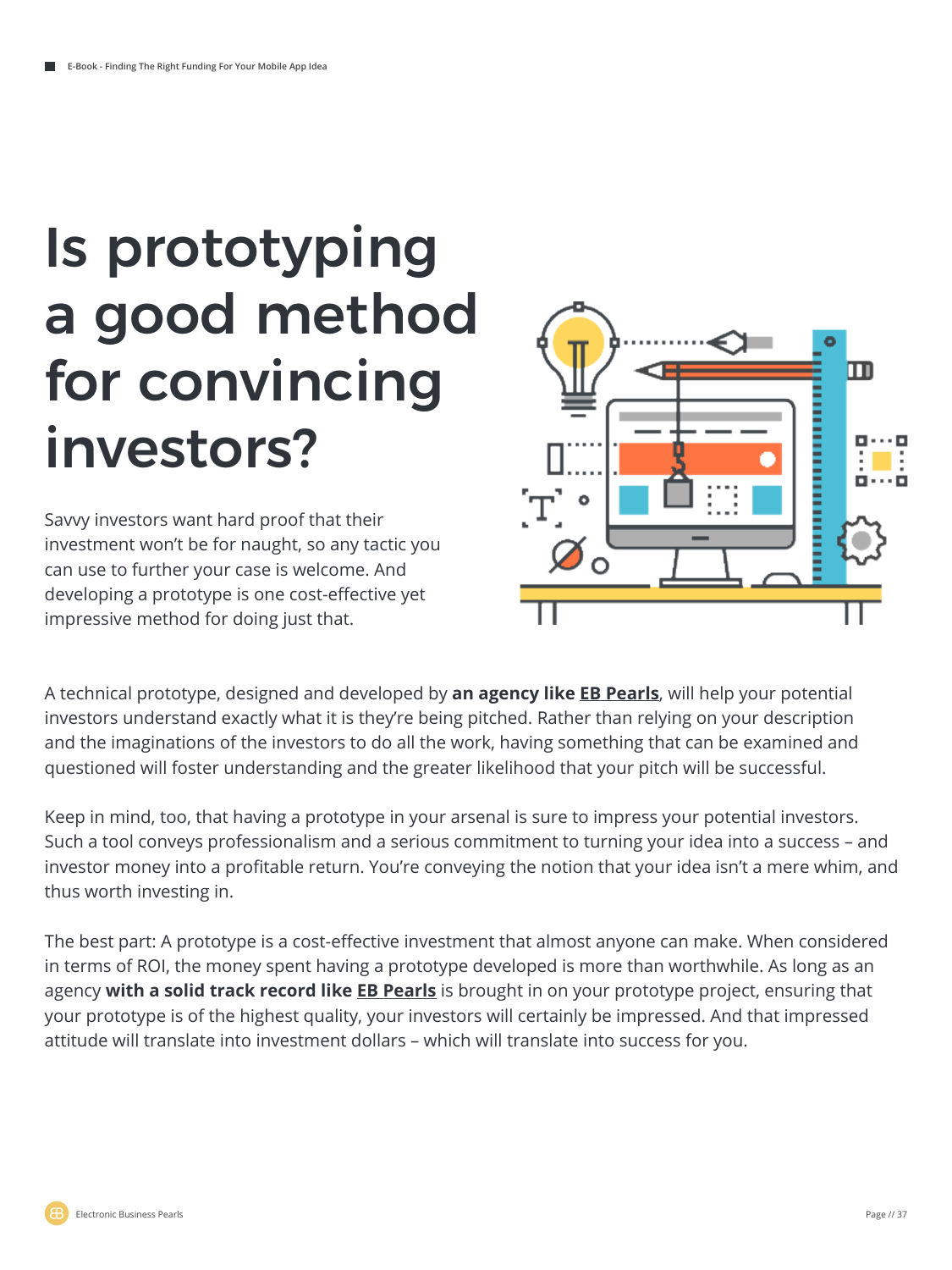# **How do I make sure that this investor is right for my business?**

It's never an easy decision to allow another firm to share in the strategic direction and future success of your business. If your company is like your child, as they often are, then choosing the right investment partner can be like a marriage. You need to know what works for you, and ensure that you can hit the ground running and maintain good relations well into the long term, to secure both the longevity and success of your business.

# 01

#### **Know your business and its needs**

Before seeking out an investment partner, it's vital you that know what you're looking for. While investment can provide you with capital, contacts and resources to help your business grow, it ultimately comes down to <u>one person to make the company attractive to investors</u> - you.

That takes more than just some glossy collateral. To start on the right foot, jot down the answers to the following questions:



Where is your business right now?



Who is the right type of investment partner?



What is the future strategic direction of your company?



Why would they want to invest?



How do you intend to get there?

What possible pitfalls are in front of you, both now and in the future?

A realistic and thorough assessment of your business will demonstrate to potential partners that you possess honesty and integrity. It will also give you a clearer picture of exactly where your business is at and what you're after. From here, you can begin investigating potential candidates for partnership.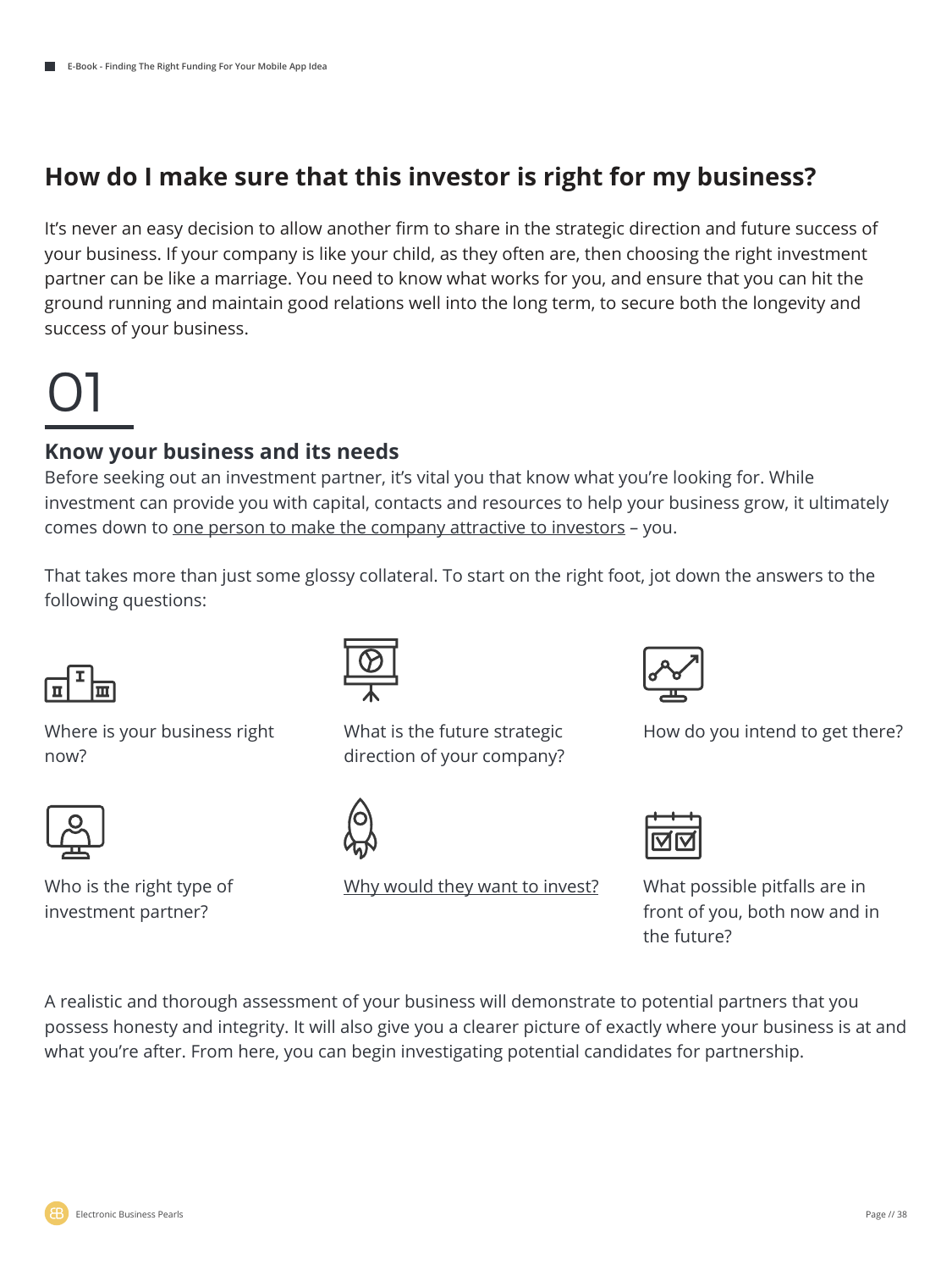# 02

#### **Create a shortlist**

In some cases, businesses will be approached by investment firms, and in others, it may fall to you to seek out opportunities for the business. In both cases, it's better to have a shortlist of suitors so you can make an informed decision. A potential candidate should be able to:



Structure and fund the proposed investment transaction



Are prompt and effective with their approvals process



Do so in a way that is transparent and honest



Represent a complementary fit with your business

When creating and culling your shortlist, be sure to include other stakeholders in the decision making process. This could be managers, important vendors, mentors and other investors. Their opinions and insight can prove valuable in a collaborative effort to pin down what's best for the company.

# 03

### **Conduct thorough background checks**

You need to know exactly what each potential partner is about. While it's great if they provide all the information up front, you can't necessarily rely on every firm or candidate to be 100% honest.

Act with integrity during your

partnership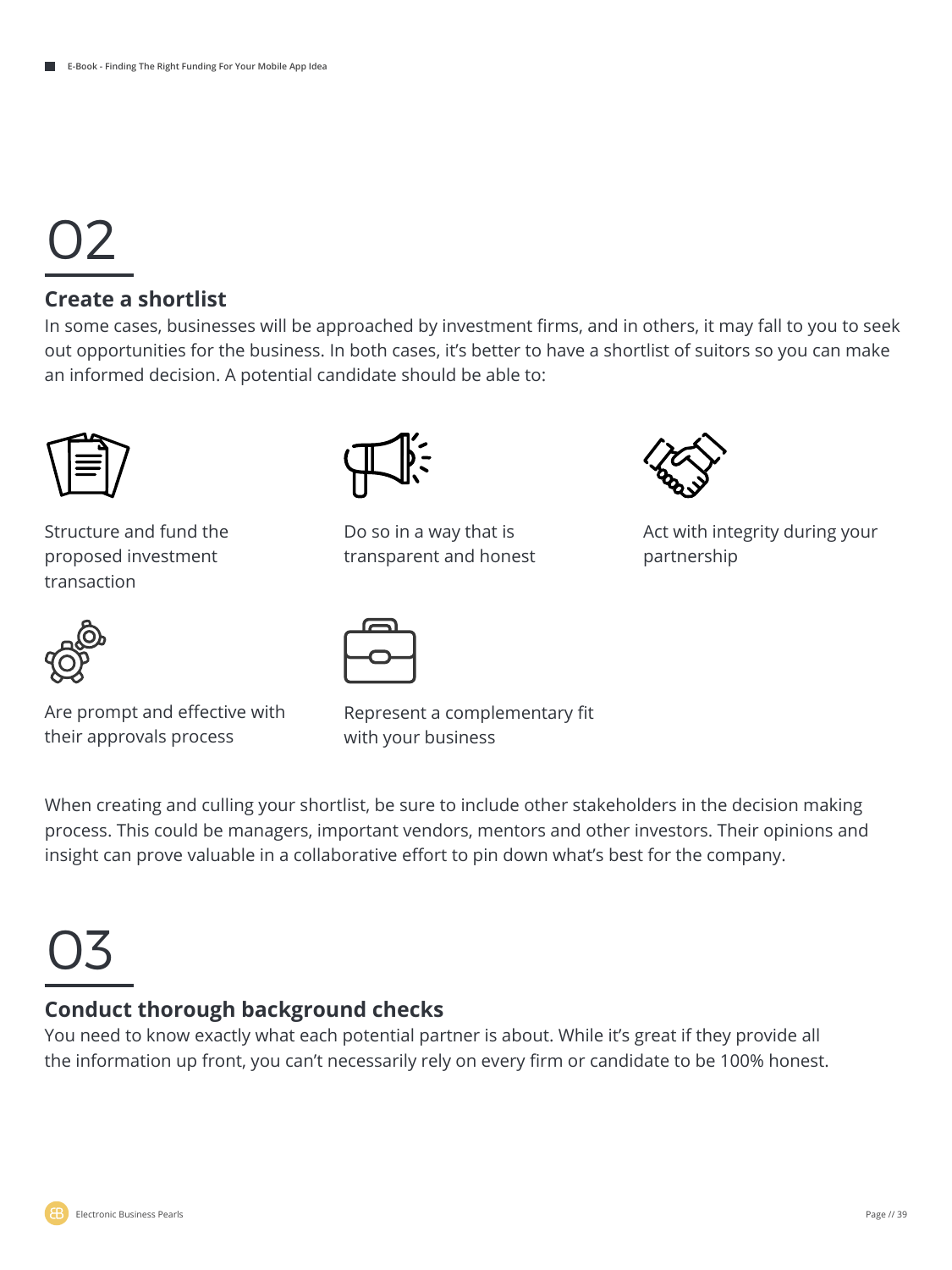A combination of online research and reaching out to your existing industry networks should help you paint a better picture of each candidate.

Look at:



#### **Stability:**

Do they have a stock price? High staff turnover? Any scandals or pending lawsuits? Stability is a key metric for successful investment firms, so prioritise stable operators in your shortlist.



#### **History of success:**

What are some of the companies they've already invested with? How have they fared? Do you see any companies that you admire? While past success isn't a guarantee of future performance, it is a strong indicator that the firm knows what they are doing.



#### **Experience:**

Has the firm engaged with companies in your industry or adjacent induries before. What expertise can they bring to bear to help your company?



#### **Returns:**

The firm might have provided ROI for investors, but what about the companies?

# 04

#### **Think about culture**

Profits are only half the picture. You want an investment partner that will help your company flourish, but how they do it is also important. Inc.com uses the example of Dr. Edward Goldman, President and Chairman of MDVIP, a company that provides bespoke medical services to select clientele. In order to ensure his company found the absolute best investment partner, Goldman conducted several interviews with prospective companies to find a firm that could "offer assistance without interference".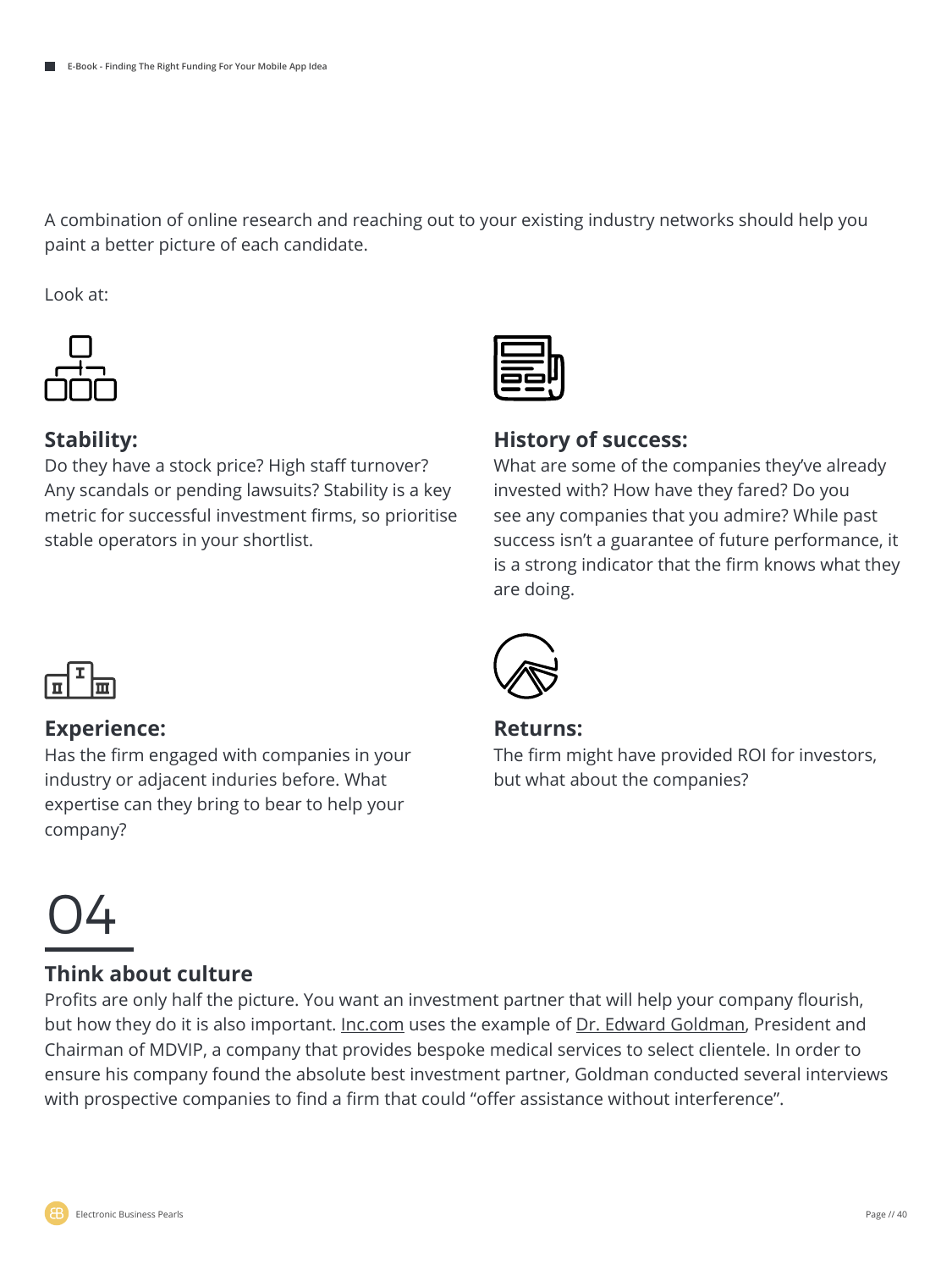#### **What kind of working relationship do you want with your investment partner?**

A firm that is hands on, heavily involved in the day to day operations of the company, or a potential partner who is happy to take a back seat in operations and focus more on the bigger picture and long term strategy?

To answer this, consider conducting interviews of your own to find out exactly what each potential partner sees as their role in the partnership.

# 05

#### **Similarity in temperament, variety in strengths**

Getting along and possessing shared values is important for any partnership. When it comes to choosing the right investment partner, you'll want to counterbalance that with a variety in strengths and skills. While it's good to have some overlap to help find common ground, if the firm operates with a team too similar to the current company leadership group, you're building extraneous redundancy into your strategy. If you see too much of yourself in a potential investment partner, it might be time to look elsewhere.

# 06

#### **Start with a trial**

Once you've done your due diligence and settled on a candidate, you might consider a trial run before signing contracts. Conduct a C-suite meeting with someone from the investment firm present, or go to them for advice on a particular challenge that meets their skillset. It's as much about them as it is about you, so be open to the possibilities, and make decisions that will benefit your brand. After all, your company comes first.

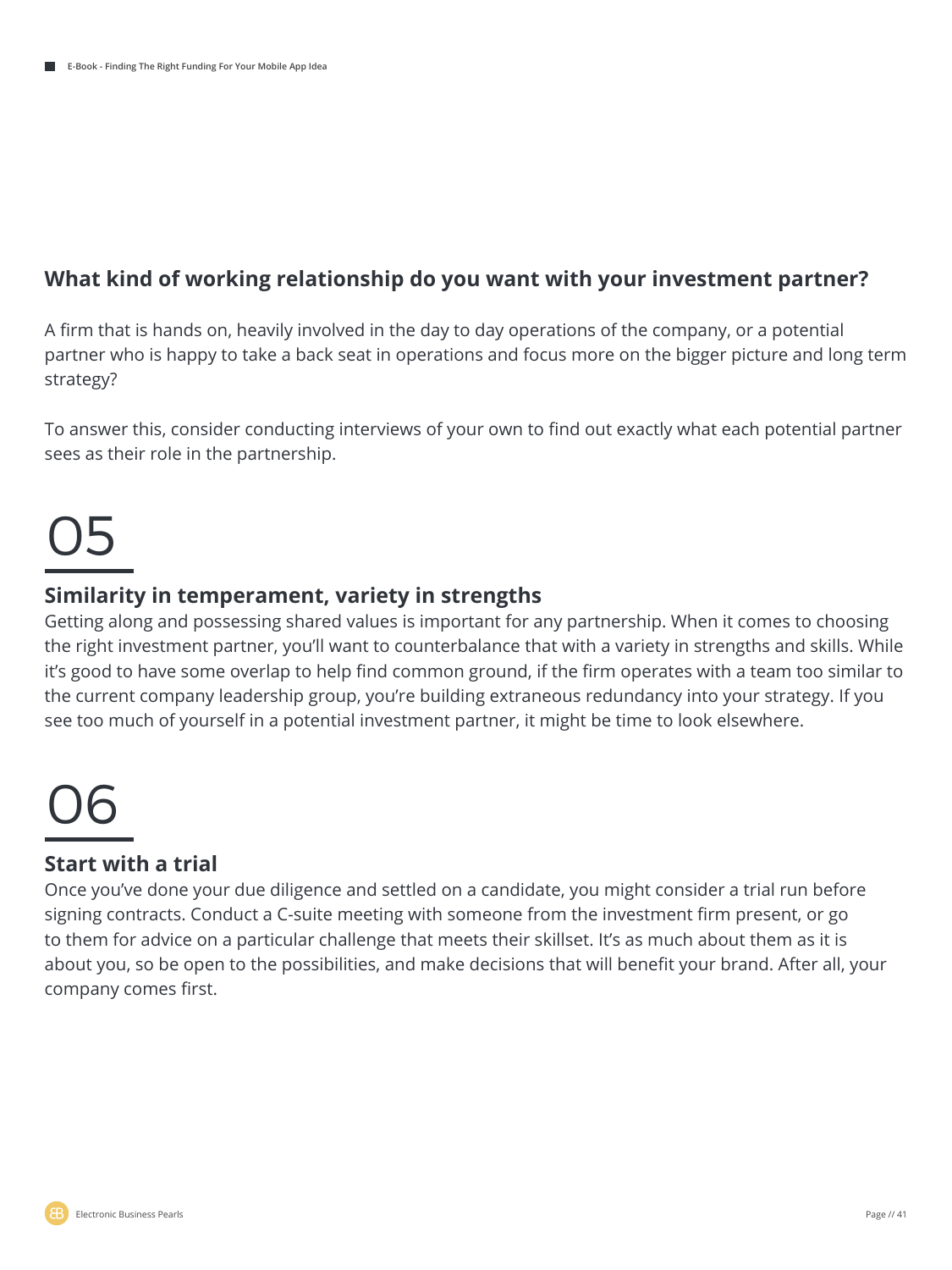# **FINDING THE RIGHT FINANCE FOR YOUR FUTURE SUCCESS**

Over the last few years there's been a marked change in Australia's approach to technology entrepreneurs and app developers to make their mark on the global technology landscape.